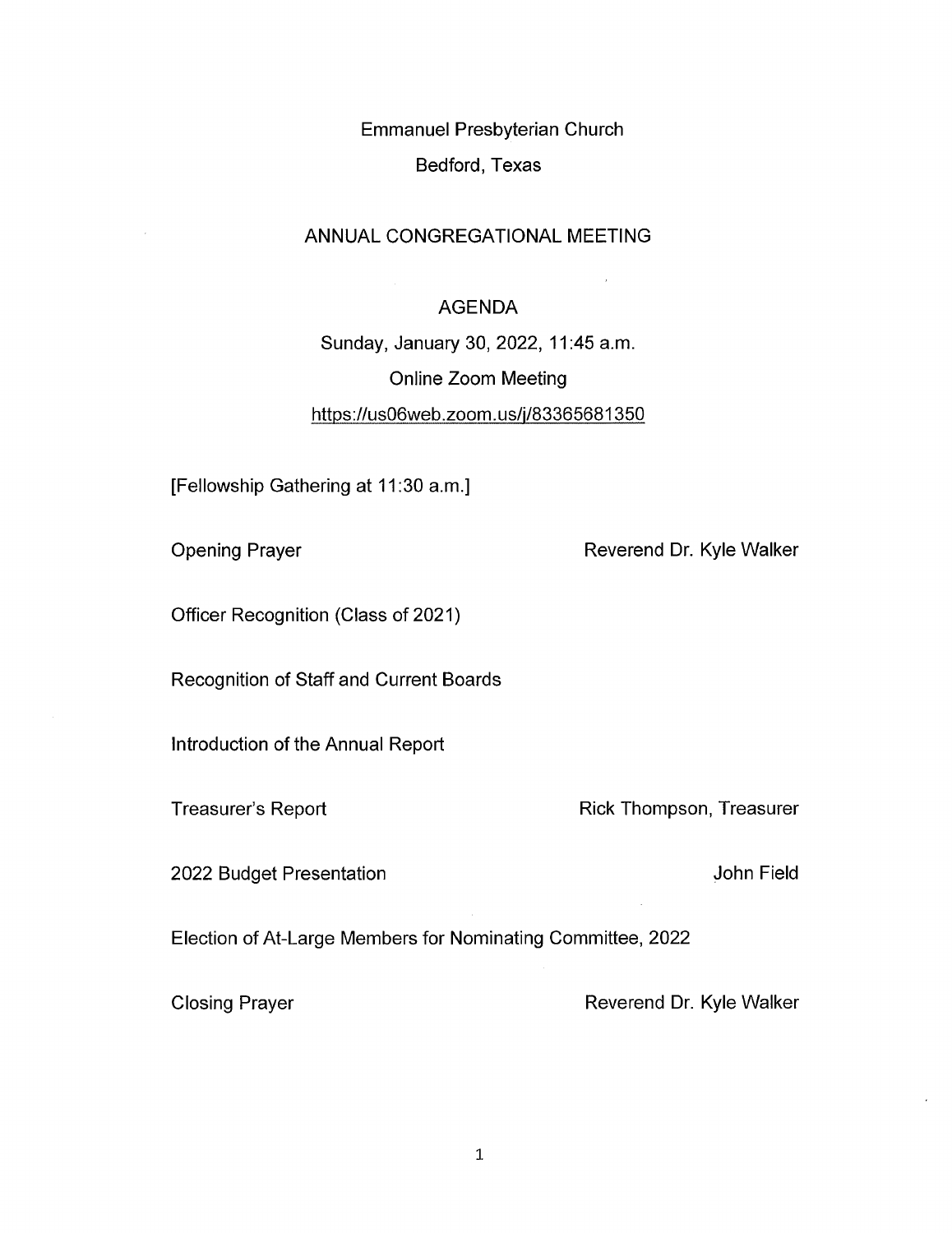# Note from Pastor Kyle: Annual Report 2021

When I arrived at EPC one year and one week ago, no one except first responders were vaccinated, the core group of EPC was meeting in a series of small online groups and all were worshipping at home to recorded liturgy, sermon videos, and music recordings. Christine Shah and Margaret Bonner were in the office on a limited basis and you were grieving the loss of your beloved pastor, Rev. Robin Valdez, as you also said goodbye to Rev. Chuck Schneider, your transitional pastor who had led you through the hard decisions of safely and meaningfully continuing to be church as you went into our current pandemic realities.

I would describe the worries reported to me a year ago as existential. Some expressed worry about the money, some about the people, some about both. A few were aware that grieving needed to happen regarding what they experienced as Robin and Chuck's unexpected departure but timing and structure of engaging that grief was elusive in pandemic and a time of transition. I would emotionally describe the feelings I heard overall as ones of being "stuck."

Over the last year you at last said a proper goodbye and thank you to Pastor Robin. You experienced a total turnover of your staff that operates at the church office saying goodbye to Christine Shah and giving a welcome to Becky Baker; then, saying goodbye to Margaret Bonner and giving a welcome to Jessica Pereira. You have moved from online recorded worship to online and in-person parking lot worship. Then from the parking lot to online and in-person worship in the sanctuary. Your in-person gatherings continued outdoors when they had to do so and indoors when they could sometimes changing that plan at the very last minute. Some of your committees have longed to be together in-person and have met a few times indoors in a hybrid-like setup. Others have discovered the convenience of doing committee work online and have chosen to remain there. Youth continue to meet online. One Bible Study meets online while another chooses to be in person when possible. Just like each of your committees and groups, some have returned as they had before while others remain with us online. Either way, church has continued and continues both online and in person. Your generosity of giving in all respects, financial and volunteer, has been robust even when compared to previous years. Thank you!

Based on data we have (and which will be shared with you in the eventual result of the mission study), you have been unusually engaged with each other compared to your peer churches throughout the denomination. Your worship attendance and stewardship are quantified higher than many others (though we long for healthier participation in both!). Your high engagement level has helped you through the pandemic spiritually, emotionally, and institutionally. Thank you to all who have herded the cats over these traumatic months.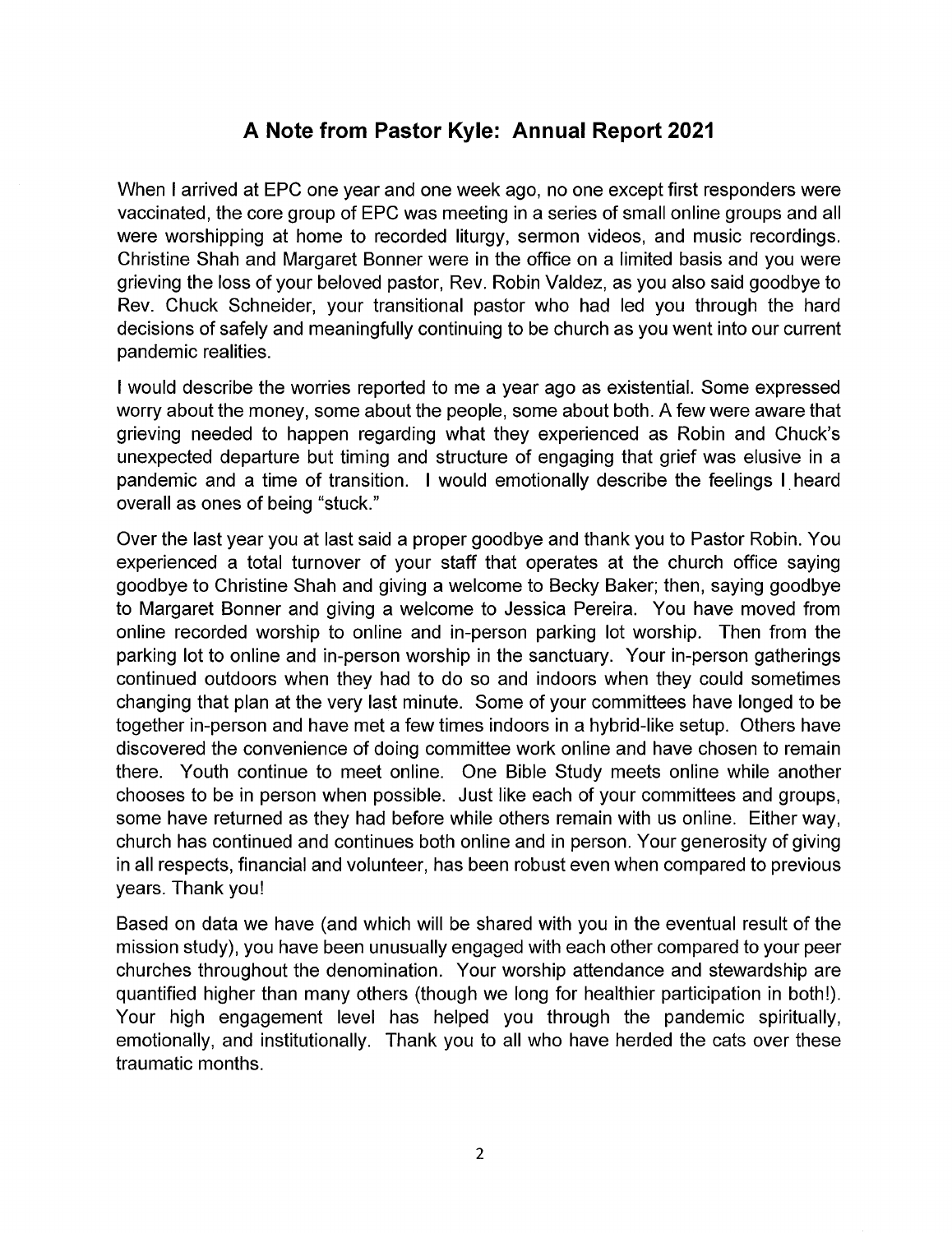One other, and perhaps most important element, is your outward facing activity as church...mission and social justice. You continue to help those in need. You continue offering your support to NEED, the Presbyterian Night Shelter, the 6:8 Project, and to Habitat for Humanity. A small subset of the congregation has also been consistent in becoming educated and active in social justice regarding white supremacy and racism. IT IS NO SMALL THING for churches to continue to face outward as they deal with the unwelcome changes and systemic anxieties you have had to deal with. It is crucial that all faith communities do these things as matter of covering the basics as church. Like any faith community, this is your heartbeat and where Christ's hands and feet are seeking to reach the world. I plead with you to cultivate this part of your life in your own neighborhood as well.

As we look ahead, we need to expect that things will get better but we also need to know they will never be the same again. Carey Nieuwhof is a church guru many have started to follow to understand where churches like ours and those beyond our Presbyterian bubble are headed. He challenges me with things I agree with, don't agree with, and don't want to see. It's that last part I particularly have learned to value. I would encourage you to at least give his <sup>12</sup> DISRUPTIVE CHURCH TRENDS THAT WILL RULE 2022 (AND THE POST-PANDEMIC ERA) a chance to soak in.

In the course of the initial months of 2022, we should expect the conclusion to the session's Project Regeneration discernment and the final product of our Mission Study to<br>arrive in the hands of Grace Presbytery's Committee on Ministry resulting in the formation of a Pastor Nominating Committee to conduct your search for an Installed Pastor for EPC.

Regardless of the pandemic impacts of this year, I assure you God is at work and there will be much to celebrate and become energized about in 2022. I ask for your prayers for me as your temporary shepherd and for those who are called to be on session and your pastor nominating committee in these next months.

Gratefully,

Rev. Kyle Walker

Moderator of Session and Transitional Pastor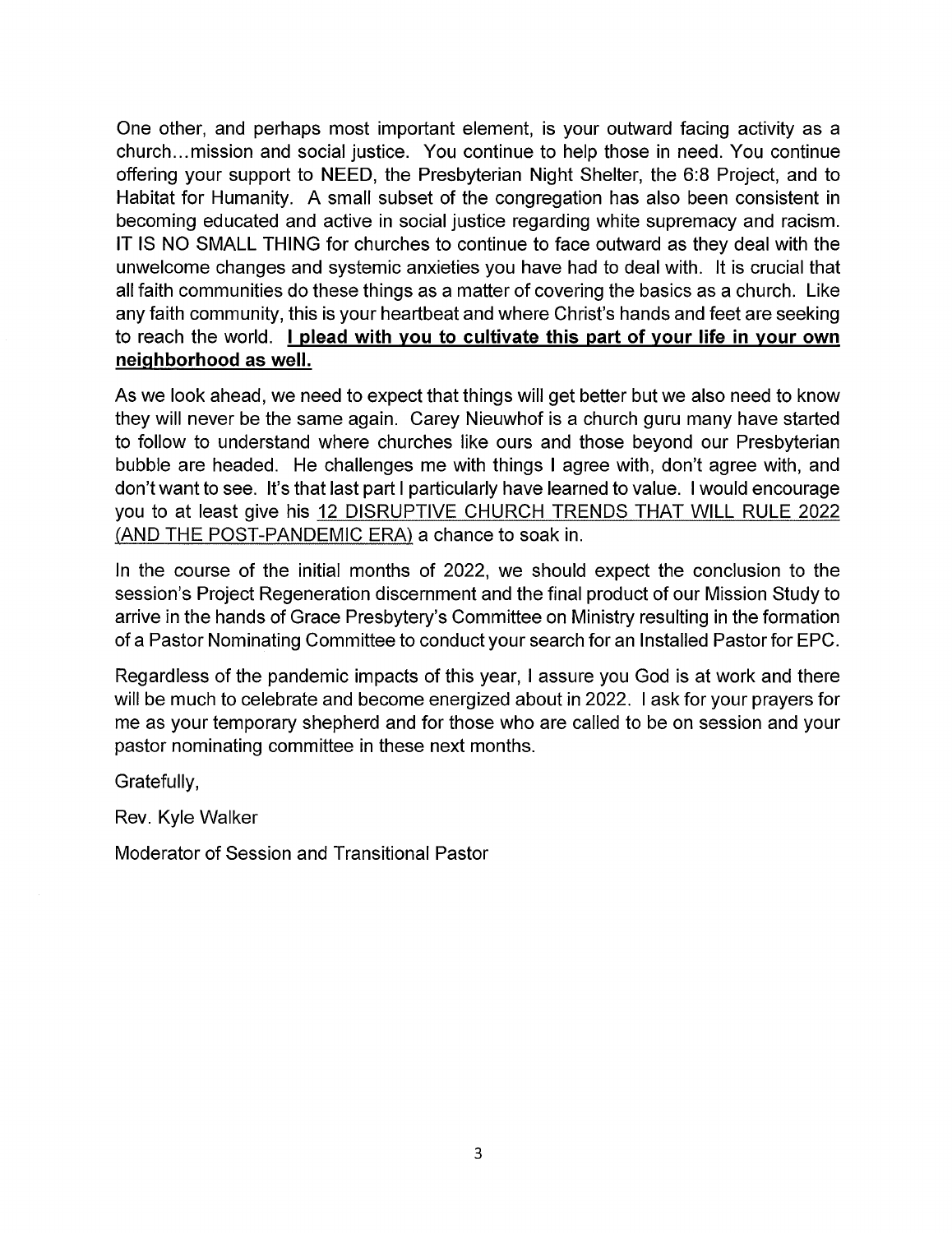# Board of Deacons Annual Report: 2021

It is the duty of deacons, first of all, to minister to those who are in need, to the sick, to the friendless and to any who may be in distress, both within and beyond the community of faith. It is also their duty to involve and inspire congregation members to assist with the work of the deacons in such a way as to increase the sense of Christian fellowship within the congregation, to encourage and support the caring ministry of the congregation and to see that Session and the congregation are informed of the work of the Board. The thoughtful actions of care and concern are exhibited in the following activities.

#### Congregational Care

Cards were sent to congregants over the course of the year in times of illness, birthdays, and anniversaries. Wishes of congratulations were also conveyed when appropriate.

1. Anumber of meals were provided to members during and following medical procedures and illness.

2. Transportation was provided for medical appointments and to and from worship, as needed.

3. Memorial service meals and snacks and receptions were coordinated by the deacons for the family.

4. The collection of ready to eat food items as "The Grace To Go Bags" has been inventoried and maintained by the deacons.

5. The deacons continue to maintain a cold weather clothing closet with items that are given to people who come to the church during cold months and need assistance.

6. The Board of Deacons continued to stay in touch with those members who are home bound or have special needs with telephone calls and visits as necessary.

## Sunday Hospitality

During our continued Covid 19 times, there were times in which the deacons provided hospitality services, using a table and prepackaging the cookies and such so that it would be easier for folks to grab a drink and a pack of cookies and go outside to socialize and talk after the service. And if weather permitted, we had the hospitality table set up outside.

## Fellowship

We have ended up this past year having services available only online at times, and also in person worship services as well, and it was always an option to attend services in whatever way the congregation was most comfortable with.

## Sincerely,

Mary Jane Horr- Moderator

# Christian Education Committee Annual Report: 2021

The Christian Education Committee has worked hard in 2021 to keep congregants in touch with each other during periods of the year when much of the church work was online.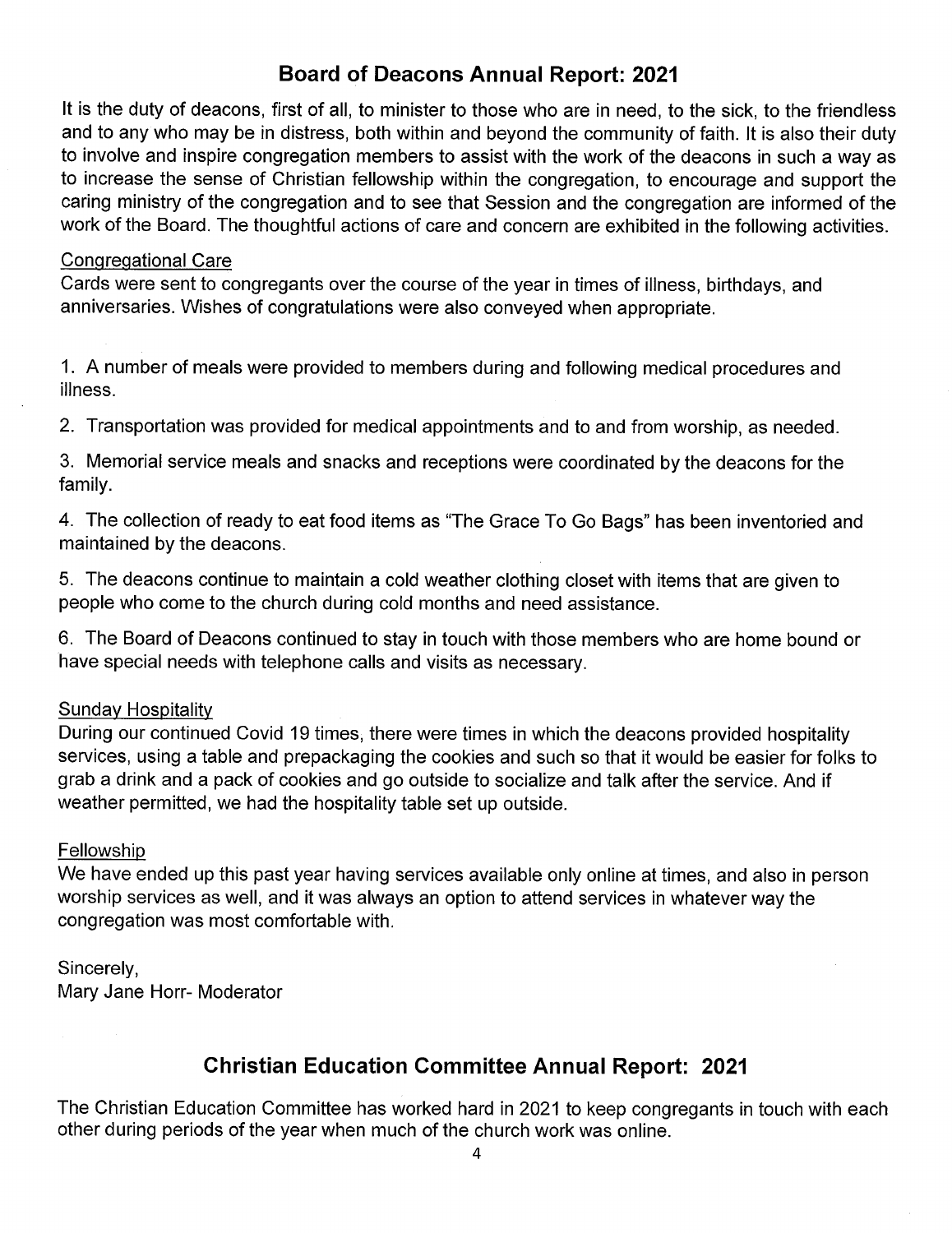Ongoing adult opportunities:

Sunday school: Scott Keyes and his Keys to the Bible started the year online and later met in person when the weather was better and now meets in the library after worship.

Tuesday night bible study: This group continues to meet online and focuses on scripture from the preceding Sunday.

Sunday fellowship: This group met online at the beginning of the year and dissolved when worship moved to the sanctuary. Deacons now host hospitality after worship.

Ongoing youth opportunities: Book Mavens is the youth book club that meets online on Saturday mornings. This led by both adults who attend and youth. They have read and discussed <sup>11</sup> books in 2021.

Sunday afternoon check-in: Youth meet each Sunday afternoon with a devotional and a discussion of their WOWs and POWs. Adults will rotate meeting with the youth.

Outside study opportunities: Congregants were invited to join in Grace Presbytery's 21-day Race

Equity Challenge in partnership with Social Justice.<br>Rev. Dr. Michael Waters through Grace Presbytery offered a 5-week seminar on Race in America.<br>Several members joined. Grace Presbytery offered an online Lenten study tit Journey". This was an at home opportunity each person could study.

EPC opportunities: In the spring, our committee erected two walls, one near So Relle Hall and the second one on the jogging trail for people to remark on things they had "Lost and Found" during the pandemic and how Covid had affected them. Members of the community contributed to the wall on the jogging trail. After school started we had a blessing of the backpacks. This summer the committee organized a grief counseling retreat at the church led by Rev. Dr. Fran Shelton and Regina Hunt from Faith and Grief with <sup>11</sup> participants. This was an opportunity for those dealing with anxiety from the pandemic. In August we offered a VBS Mission Camp with both a morning session and an evening session. Along with bible study, participants did service projects. One project was to create Thank You cards to be given to volunteer workers at N.E.E.D. and we created Home Study bags with school<br>supplies for students who had limited funds for supplies to use at home. We created over 45 bags that were taken to the Greenway neighborhood and to Meadow Creek Elementary next door. We had 25 family members attend and worked with 12 Clubhouse members separately. In addition 70 hygiene kits were sent to Presbyterian Disaster Agency and used following the hurricane along the Louisiana coast.<br>In November we prepared a Gratitude Luncheon of soup and rolls after worship. After lunch outside attendees created Thank You cards for health care workers in local health care facilities. Many used the opportunity to take a labyrinth walk. In December we revived our two walls as Remembrance Walls,<br>again erecting one in front of the church and one on the jogging trail for members and community members to write the names of those who were no longer here to celebrate Christmas. Kyle conducted a Blue Christmas service in conjunction with the walls.

Committee activities:

At Pentecost we handed out cookies to everyone who attended worship and then home delivered to any members or friends of the church who was not at worship. We serviced about 130 people. The committee spent 5 weeks helping Rick Ufford-Chase beta test a new course on racism for the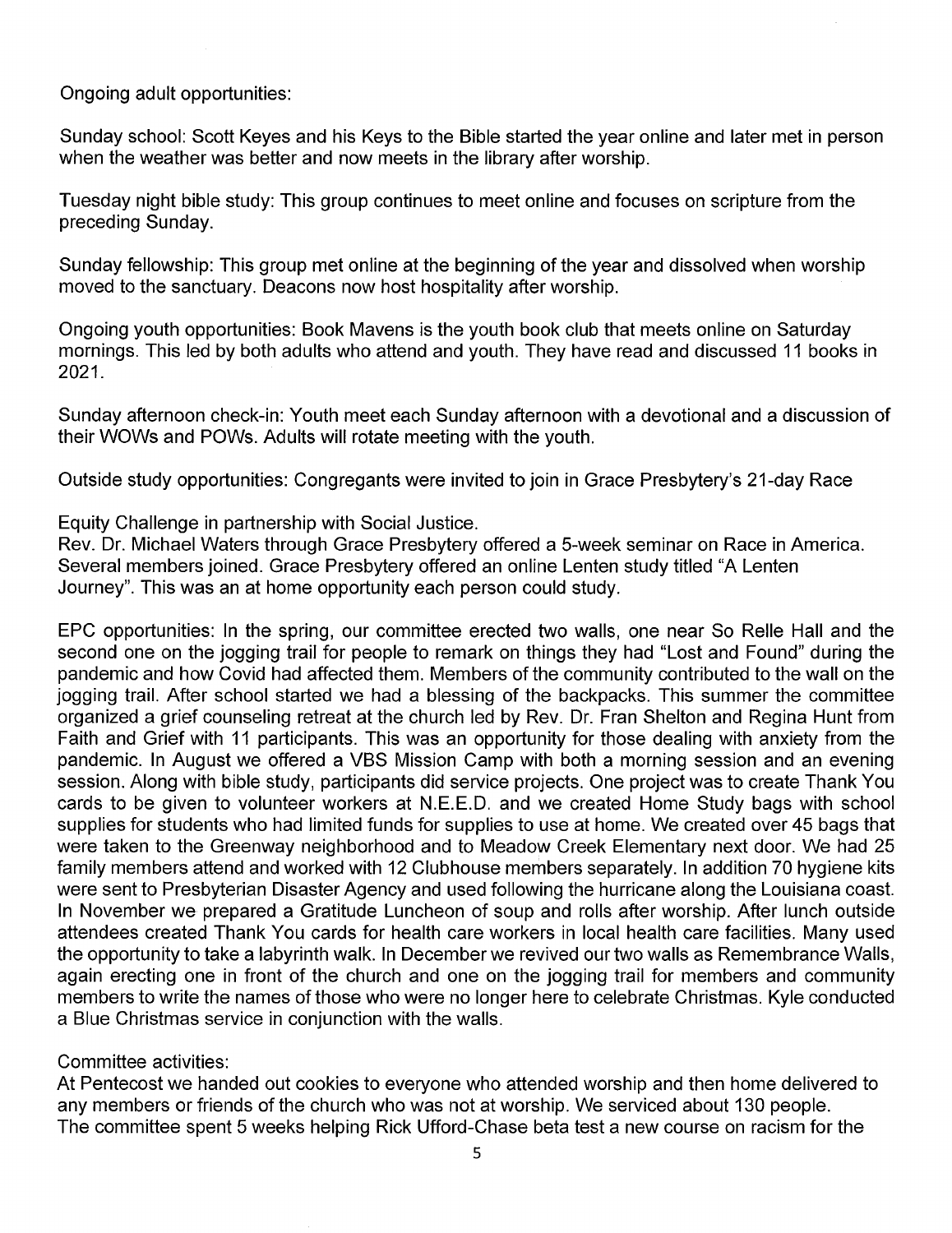Justice Foundation. We have updated a new policy for the protection of our youth and staff. The committee has conducted a Post Pandemic and Planning exercise to evaluate how we have served the congregation during the pandemic and how we will adapt for the future. We are looking at possible confirmation class this spring.<br>While the pandemic has presented many challenges in 2021, our committee has never lost sight of

the need for interaction and education at EPC.

Tonia Thompson, chair Leah Wyckoff Melissa Durkee John Field Sue Pranke

# Evangelism Committee Annual Report: 2021

Thanks to the Covid 19 numbers decreasing, the Evangelism Committee once again had a busy year in 2021.

We started in February 2021 by working with the Mission Committee and, after obtaining permission from the City of Bedford, handed out flyers in Bedford neighborhoods informing folks on how and where to obtain the Covid vaccines.

March 2021: another successful Parking Lot Bingo event took place and many attended. A Jazz in the Parking Lot (aka Courtyard Café) event also took place in March and was equally well attended.

April 2021: the committee was excited to welcome folks back into the sanctuary for services with a gift of individual bags of popcorn. They were much appreciated. We also held a Blessing of the Animals event in April on the front lawn of the church. Several folks from the community attended along with folks (and pets) from the congregation.

May 2021: the committee provided lemonade and cookies after the Pentecost Service.

September 2021: Another Parking Lot Bingo event was held after service on the front lawn. A lunch of hotdogs, chips, water and individually wrapped desserts was provided. This event was well attended by the congregation.

October 2021: this was a busy month for the committee as we held 2 events. The first was a Parking lot Jazz/Blues Festival that was held on the front lawn. The event was well attended by congregation members as well as several folks from the community, including a young man who walked up and asked if he could play along with the band. The second event this month was Trunk or Treat which we held in conjunction with The Clubhouse for Kids staff, students and families. It was very successful: we had 13 decorated cars and  $70 - 75$  kids in attendance, including many from the surrounding neighborhoods.

December 2021: Community and Congregation Christmas Dinner: once again the committee contracted with former EPC members John and Melinda Bolles, to provide pre-cooked and pre packaged meals for this event. The initial plan was to offer folks the choice of taking the meal home or sharing the meal with others at tables set up in rooms 4 and 5. However, since Covid 19 numbers were rising once again, this plan changed to 'pick-up' only. EPC members drove in and received their meals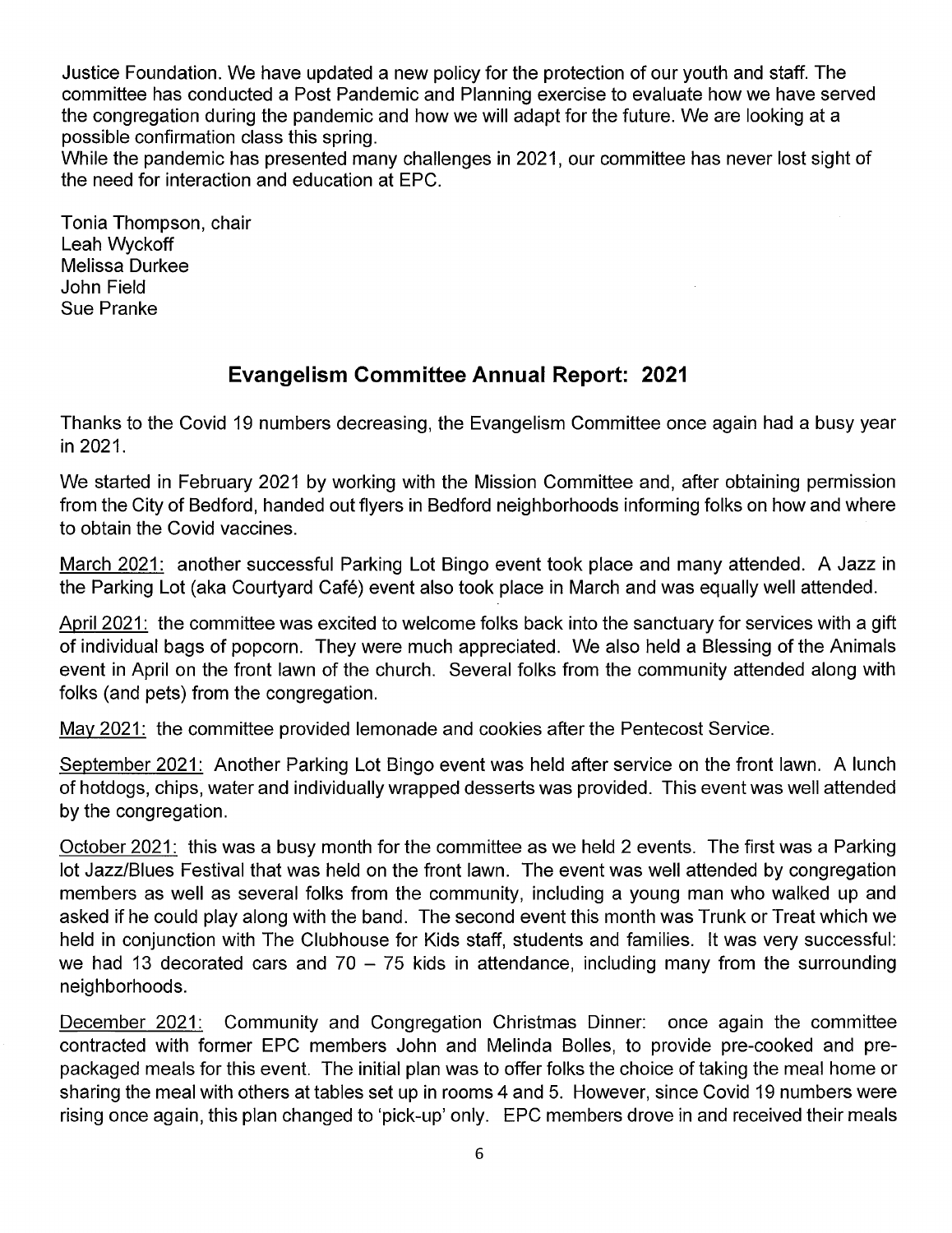while remaining in their cars. A total of 70 meals were provided including some to EPC members who were not able to drive by and to folks from the 6:8 project.

In addition to planning, coordinating and participating in events in 2021, the committee also received approval from Session to purchase a Lending Library which will be installed on EPC property for the use of congregation and community members. It will contain the EPC name and will be registered with the Lending Library association. Lisa and Scott Keyes were instrumental in arranging this. We expect it to be completed and installed in early 2022.

**Committee members**: Nancy Cable (chair); Chuck Schneider, temporary pastor, Kyle Walker, interim pastor, Katie Phillips, Scott and Lisa Keyes, Joyce Morris, Ken Richardson, Linda Villarreal.

# Facilities Committee Annual Report: 2021

2021 was a <u>very</u> busy year for the Facilities Committee. The February Ice Storm that caused catastrophic damage to our CE Building and additional water damage to the main building in the narthex area outside SoRelle Hall. Our new tenant, The Clubhouse for Special Needs had to be relocated to SoRelle Hall. Many EPC members and their families helped with the initial clean up in the CE building. The Good News is, after mold remediation was completed, construction is moving forward with new sheet rock going up and materials for floors, classrooms and kitchen selected. The main kitchen area will be remodeled and new carpeting will be laid throughout the classrooms, offices, and Sanctuary. We ask everyone's Grace, prayers, and financial support for the completion of this project..

Other projects for Facilities included upgrade of our technical equipment to provide a means of streaming our Worship services to those not yet ready to return in person due to COVID-19. Many thanks to Ken Richardson for his tremendous help with this and to the additional individuals who were trained to help when Ken cannot beam us Up. A Fall Work Day was held to clean up and remove damaged landscape areas. The assistance provided by the Green Team for this work was greatly appreciated.

# Mission Committee Annual Report: 2021

A big thank you to everyone who participated in a mission activity, donated time or dollars, or participated in our Tuesday 6:30 pm meetings. Committee members and supporters included Joyce Morris, Melissa Durkee (Chairperson), John and Barb Field, Kristin Hartwell, Ken Richardson, Tonia Thompson, and Leah Wyckoff.

North East Emergency Distribution (NEED). A shout-out and thank you to our congregational volunteers, who even during this pandemic committed to serving each month at NEED to help those being hit hard and in dire need. The volunteers sorted donations (including those brought each month by Emmanuel members) and prepared boxes for families.

Habitat for Humanity. This year we continued the long tradition of building Habitat for Humanity homes for partners in our community. Emmanuel members contributed financially to the All-Presbyterian Habitat home with a fundraising dinner and silent auction on April 18. The dinner was catered by Bolles Appetit, and we raised over \$9,500. The home for Tameka Black was built in May and June with volunteers and leadership from Emmanuel and other local Presbyterian churches.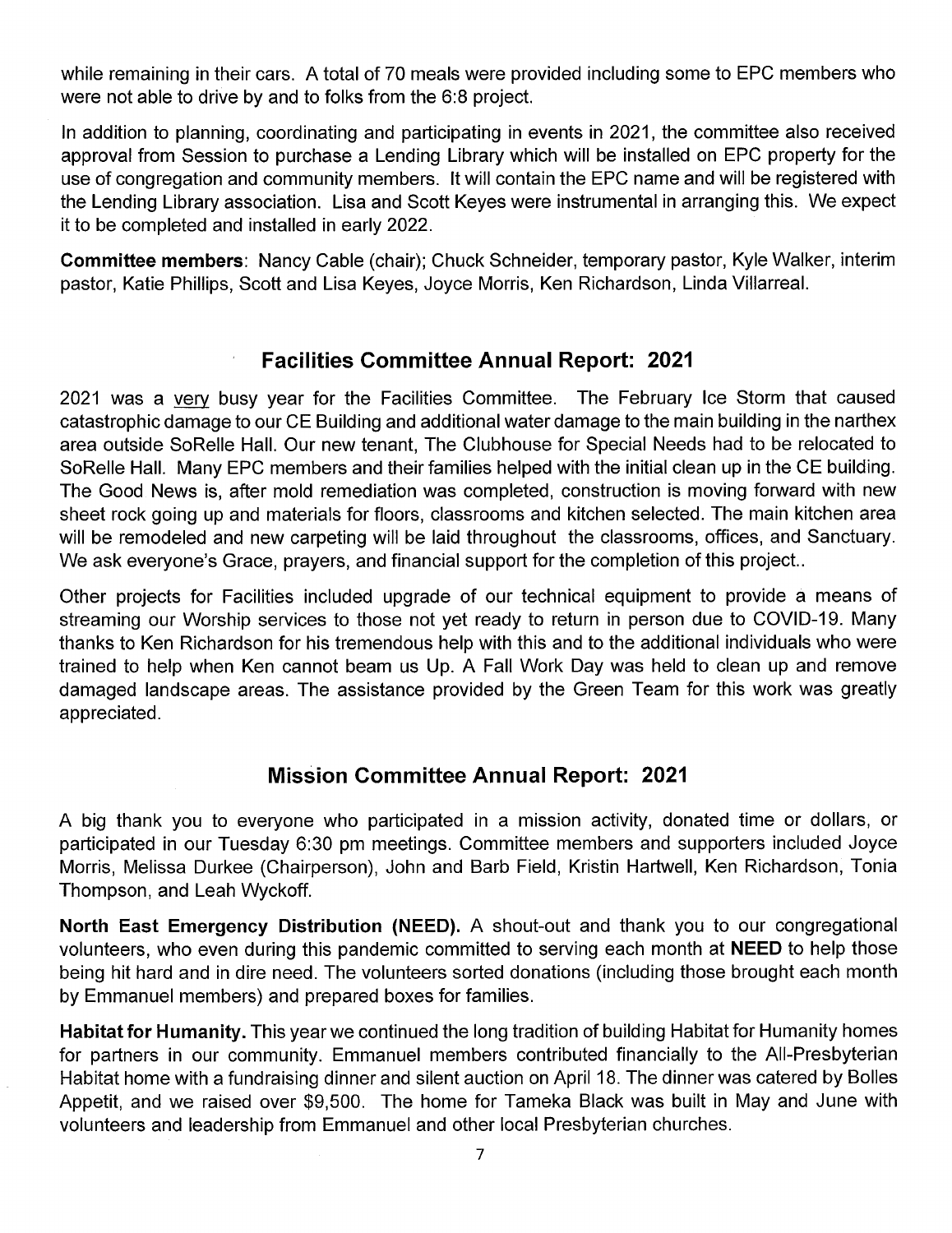Itasca Children's Home (now known as Itasca Foster Care Village). In 2021, as has been our practice for over 25 years, EPC members purchased Christmas gifts for residents of the Itasca campus of the Presbyterian Children's Homes and Services (PCHAS). This year, we delivered gifts for 37 children and their foster parents. Then, on Saturday, Dec 11, we watched via ZOOM as the residents showed us their presents and thanked us. Next year, we hope we can visit there in person!

The Presbyterian Night Shelter. In February, June, and October of this year, the congregation put together hundreds of lunch bags that were taken to the Presbyterian Night Shelter to help their homeless clients. In February, congregants made the bags at home and brought them to the church. In June and October, we assembled the bags as group at church. Each time we averaged between 150-200 bags.

Vacation Church School. The mission committee partnered with the Christian Education Committee for Vacation Church School. We helped with 3 very exciting mission projects. We were able to make thank-you cards for the volunteers at NEED; we put together 50 At-Home School supply kits that were distributed to Emmanuel youth, youth and children in the Greenway Neighborhood, and to Meadowcreek Elementary School. We also put together 70 hygiene kits that went to Louisiana for Hurricane Ida relief.

Immigrant Youth Ministry. We created 2000 hand-made prayer cards that were distributed in worship to migrant teens who were temporarily housed in the Dallas Convention Center. We prayed for concerns requested by the boys.

Eulalia (Yaya) Velazquez, graduate of Presbyterian Pan American School in Kingsville, Texas, was again supported by Emmanuel and some other Presbyterian churches as she took courses from Schreiner College online in the spring. She took a semester off in the fall due to her health. She is planning on returning to taking classes in Spring 2022.

Pandemic Relief Fund: Because of the uncertainty that came with the Covid <sup>19</sup> Pandemic, the mission committee felt led to continue the Pandemic Relief Fund. This fund can be used by congregation members and their immediate family, and also the fund was used to make donations to Tarrant County Rental Assistance. Part of the Pandemic Relief Fund was transferred to the 6:8 Project Vaccine Clinic Fund to help our friends in the Greenway Neighborhood to be able to become fully vaccinated (see Social Justice Committee report for more information).

On behalf of the Mission committee, I would like to thank everyone who has been a part of the mission outreach of our church. 2021 was a year like no other, but our mission to serve God's people continued. As we begin this new year, I pray that we as a church seek God's guidance and listen for his call to continue to serve each other and the world as a whole.

Faithfully Yours,

Melissa Durkee

# Nominating Committee Annual Report: 2021

Thank you to the members of the community- Laura Mahon, ex-officio, Scott Keyes, rising chair, John Field, Dane Pranke, Linda Greenwell, Fred Thompson, Linda Villarreal, Denise Karriker. We met from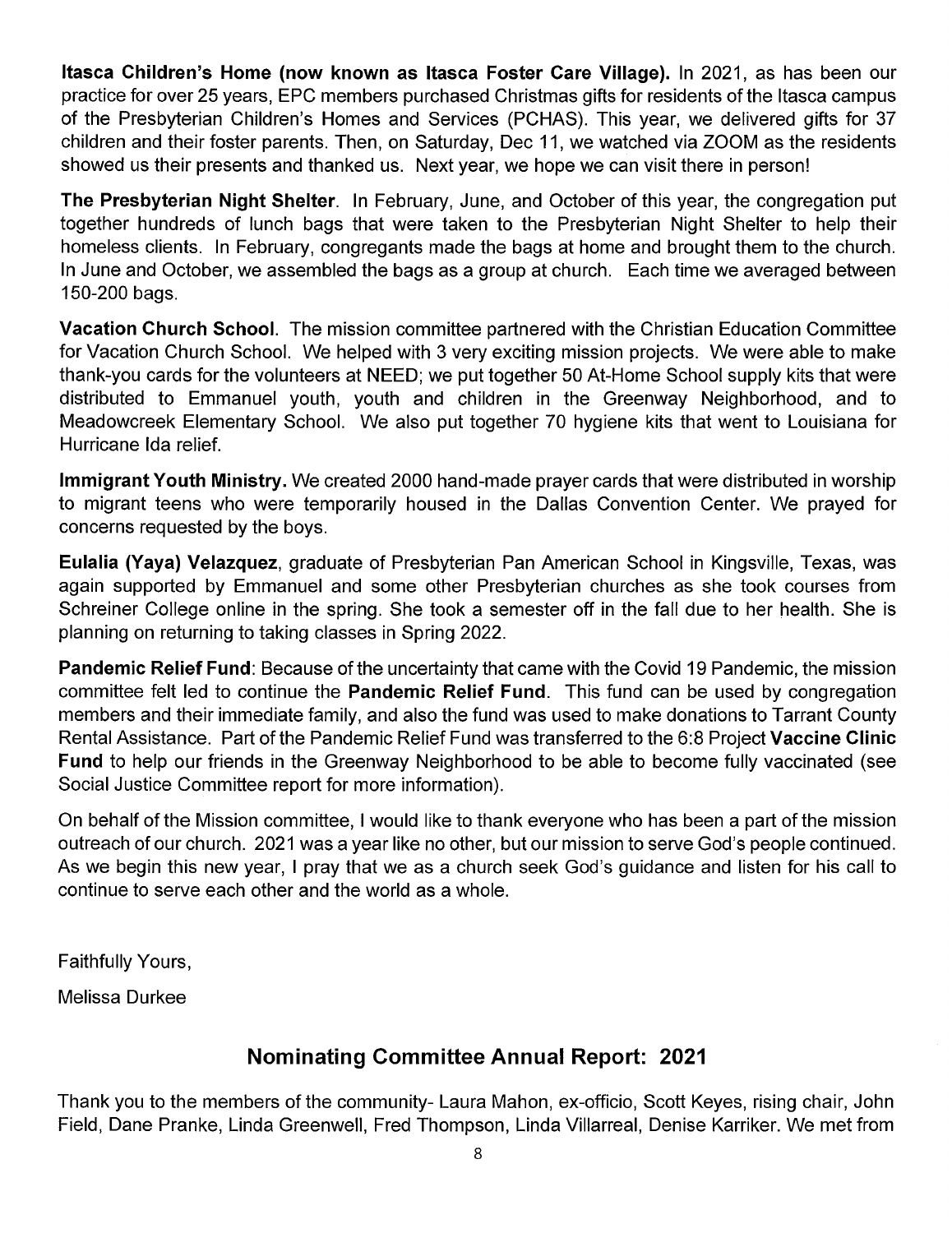June to September and filled the open seats for 2023 as well as the scheduled seats of officers class of 2024. We will have some deacons finishing early, but the slate was full for 2022.

Thanks also for the support of Pastor Kyle Walker and Becky Baker, Financial Administrator.

-Submitted by Kristin Hartwell, chair

## Introducing EPC's Slate of Officers

2024 Elders

Molly Park

James Taylor

Pat Wiegand

Laura Mahon

2023 Elder

John Stocking (finishing 2 years of the term)

2024 Deacons

Leah Wyckoff (serving 2 years) Claire Morris

## 2023 Deacons

Helen Sink (finishing 2 years of the term)

Linda Greenwell (serving 1 year of the term)

# Personnel Committee Annual Report: 2021

We had a very busy year in 2021! I want to thank Jim Mahon, Katie Phillips and Dane Pranke for being a part of this committee.

Thanks goes out to Rev. Chuck Schneider, Rev. Dr. Kyle Walker, Margaret Bonner, Jessica Pereira, Becky Baker, Christine Shah, Susan LaPointe and Tak Yan Yeung for keeping us going this year with all the changes we have to make due to Covid. We are so blessed to have them direct our office and church services!

In January we hired Rev. Dr. Kyle Walker as our Interim Pastor. We are blessed to have his leadership skills as we transition to hire a new pastor. Please keep up with the weekly emails from Kyle as to where we are in the search process.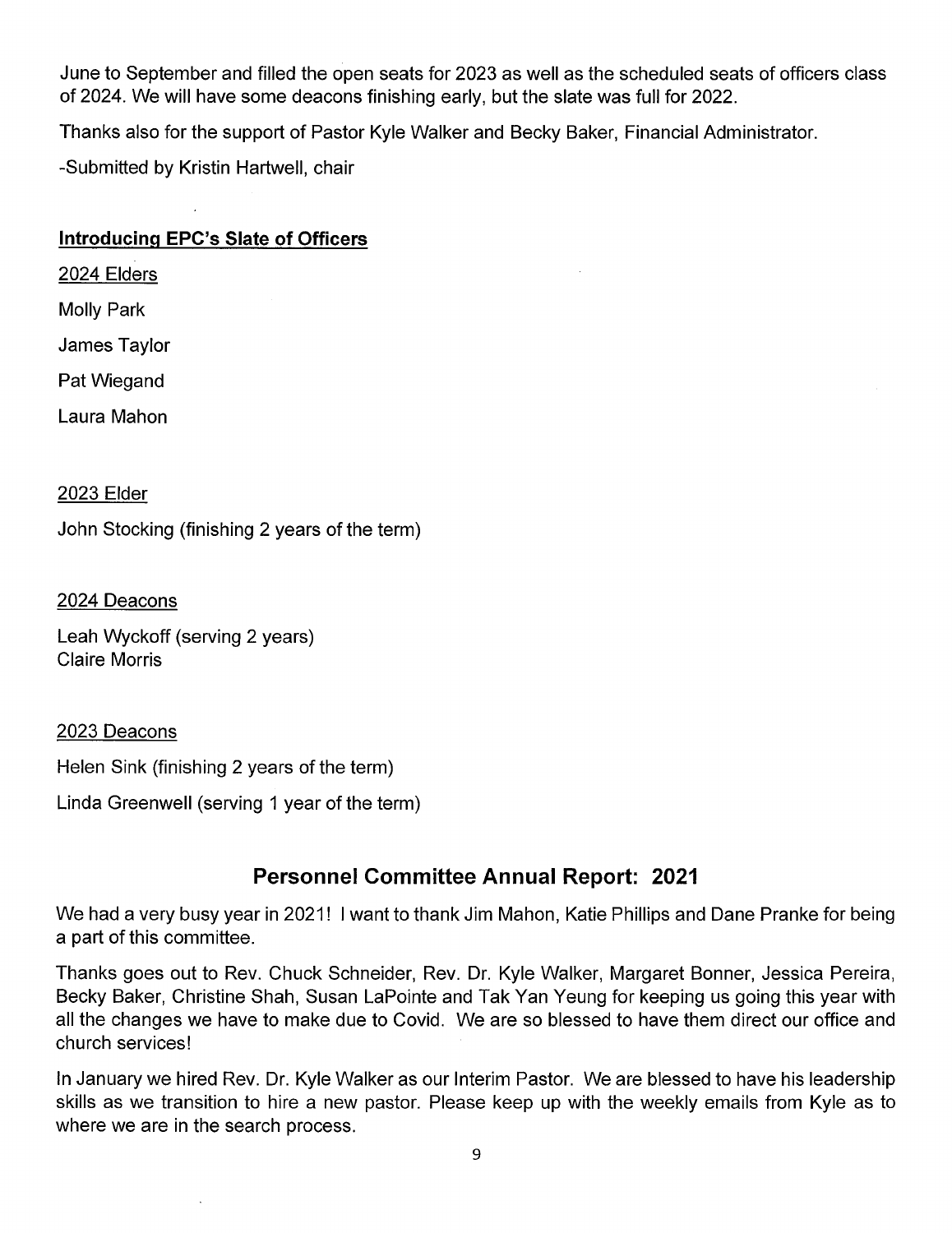Becky Baker – Financial Secretary started in February working with Christine to transition to the position. Christine Shah retired so we gave her a "Going Away" party in the parking lot with many gifts donated by our members and a 'Love Offering' of money by other church members. We are blessed to have Becky in the office and she is also a very talented artist. Check out Amazon for some of her offerings she is selling.

In November we celebrated the ministry of Pastor Robin Lyn Valdez. The service was beautiful and well attended by our members so they could say their final good-byes to Robin and Keith. Rev. Chuck Schneider did the sermon for Robin and Keith gave us Robin's final farewell. The Deacons had a reception for her outside the front doors.

Our beloved Margaret Bonner – Office Administrator decided to retire on 12/31/21 so we started a search on Indeed to replace her. Jessica Pereira started on 12/20/21 and we are excited to have her on board.  $\overline{\phantom{a}}$  Be sure to pop in the office to introduce yourself to Jessica.

In December we gave a monetary Christmas Gift to each of the staff members from donations collected from the EPC congregation. The congregation also donated money for a 'Love Offering' to show appreciation and thanks to Margaret Bonner.

The committee is tasked with a huge commitment to do what is correct for our church so we can continue to grow and prosper in 2022.

Nancy Cable - Personnel Chair

# Social Justice Committee Annual Report: <sup>2021</sup>

Thank you to all who participated in social justice activities and projects during 2021. This committee met simultaneously with the Mission Committee, whose members and frequent supporters included Joyce Morris, Melissa Durkee, John and Barb Field, Kristin Hartwell, Ken Richardson, Tonia Thompson, Pat Wiegand, and Leah Wyckoff.

The activities and projects of the Social Justice Committee in 2021 included:

The Green Committee: Due to the Covid situation, most of the activities of the Green committee were put on hold through 2021. However, the church did work to get recertified as an Earth Care Congregation, did continue to use Green building and maintenance practices, and did participate strongly in the church workdays with building and grounds maintenance and support. The Green Committee coordinated with the Facilities Committee in making decisions regarding grounds maintenance and plant replacements. A Shred Day is planned for 2022.

The 6:8 Project: This is a ministry working with the low income and diverse Greenway Place neighborhood in Fort Worth; we have been significantly involved in this ministry since its inception in 2013. Along with regular contributions to The 6:8 Project through the budget, Emmanuel members individually contributed through the Pentecost offering to this cause as well.

Neighborhood cleanups: Volunteers joined Greenway Place neighborhood residents to collect trash to beautify the streets on March 20 (the Cowtown Cleanup) and October 16 (the Lifter Stomp).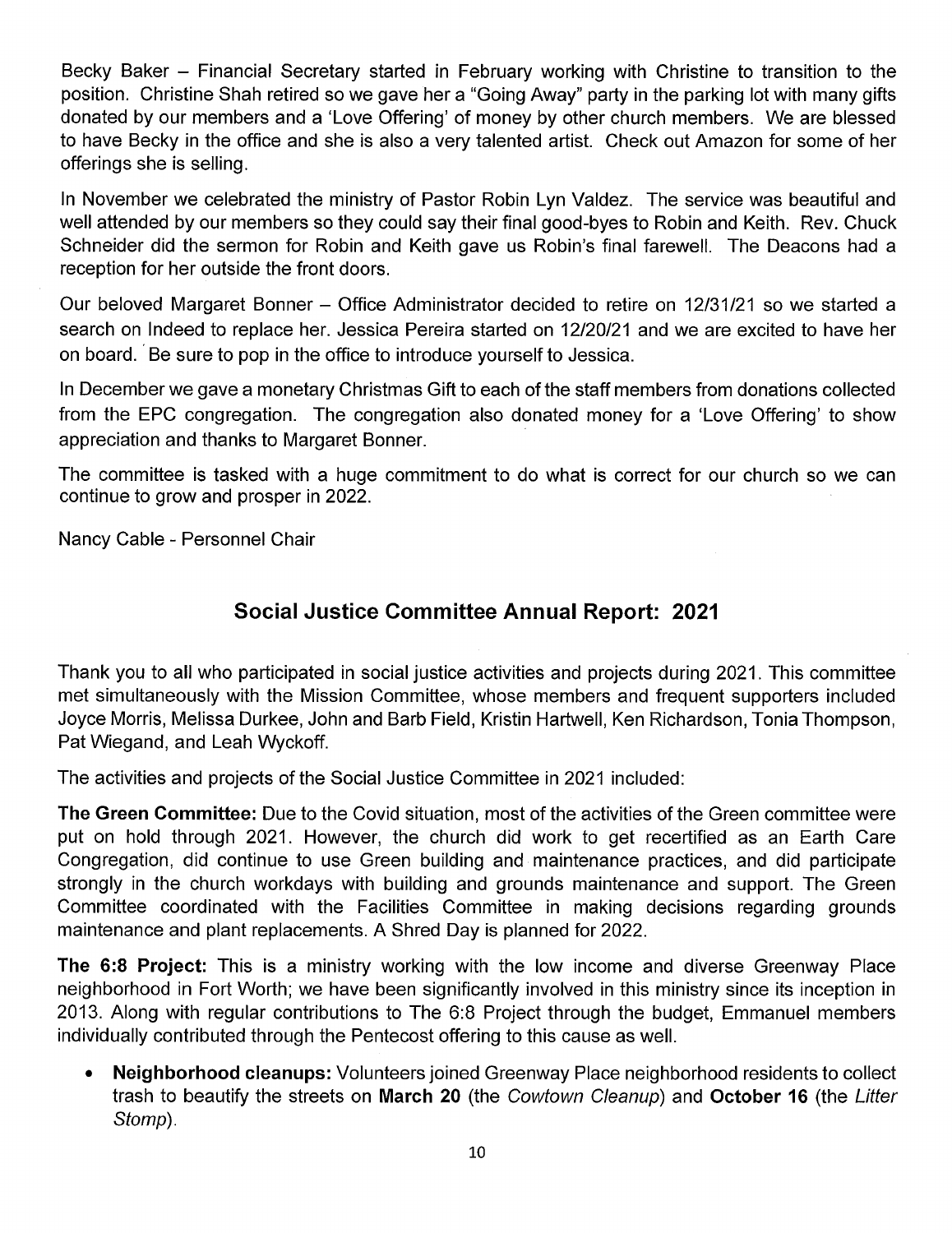- Summer Lunches and Activities for kids (3 days per week, July 5 through August 13): Volunteers from the neighborhood cooked lunches three times a week all summer to keep the children strong and healthy. Each day an average of 20+ people were fed and thankful for the meal, which was provided with outside seating. In addition, Emmanuel members helped to provide take-home enrichment activities (involving reading, arts & crafts, science, etc.) to the
- kids of Greenway.<br>Loving and Empowering our Neighbors (July 3 and 27): The 6:8 Project sponsored maintenance projects and led skilled volunteers to repair, replace, etc. interior and exterior issues in homes. Household issues that were addressed included things like leaking water, nonfunctioning toilets, broken faucets, unsafe decking and fencing, broken door hardware, cleaning and upkeep tasks, among other projects. Greenway neighbors and 6:8 volunteers also reimagined spaces in The 6:8 House at 1912 Portland through lawn maintenance, building shelves, replacing the carport, and reorganizing for the Summer lunch program and other
- measures in interior and exterior meeting spaces.<br>Vaccine Clinics: In partnership with Best Value Pharmacy and Greenway Church, Emmanuel<br>Presbyterian Church volunteers joined others from The 6:8 Project and partners to sup  $\bullet$ vaccine clinics on August 18, September 8 and 29, October 20, November 6. and December 4. The main goal was to provide education and to build trust within the community around the benefits and safety of receiving the vaccine, as well as to make the vaccine easily accessible, and to incentivize/reward residents who chose to receive the vaccine, thus increasing wellness and health within the neighborhood and greater community. Neighborhood Leaders and 6:8 core volunteers went door-to-door in the neighborhood educating residents about the vaccine and informing them about the vaccine clinic, the benefits of the vaccine and the offer to give all who received the vaccines \$10 cash and entry in to (3) \$100 gift card drawings per vaccine clinic event. All of the funds for the vaccine clinic were provided by Emmanuel's Vaccine Clinic Fund, which was strengthened by direct contributions and transfers from the Pandemic Fund. In 2021, over 140 vaccines were administered to folks of age 5 through 100. Pharmacists from Best Value Pharmacy administered adult vaccines, pediatric vaccines, and booster shots manufactured by Pfizer-BioTech, Moderna, and Janssen.
- National Night Out (October 5): Emmanuel volunteers joined folks from The 6:8 Project, Greenway NA, Greenway Church, local police officers, fire department, Fort Worth City Council representatives and other officials at this event. An outdoor slide, barbecue burgers, hot dogs and fresh side dishes, fire engine tours, and information were provided for hundreds of Greenway Place residents.
- During the Emergency Box distribution and other community events, Emmanuel volunteers provided information to residents about voter registration and mail-in ballots. Also, by request, some instructions and forms for requesting mail-in ballots were delivered to elderly residents who did not understand how the process worked.
- On December 18, 6:8 Project volunteers prepared Christmas lunches at the 6:8 house and  $\bullet$ distributed them at the Greenway church drive-up as take-out to over 60 members of the community. Throughout December, some organizations and individuals donated toys for children 18 and under, and they were distributed to over 75 kids in the neighborhood at The 6:8 Project Christmas party in the afternoon of December 18 in the front yard of the 6:8 house. After making it through the difficult year we had, this party was a much-needed demonstration of hope and joy that the community could celebrate.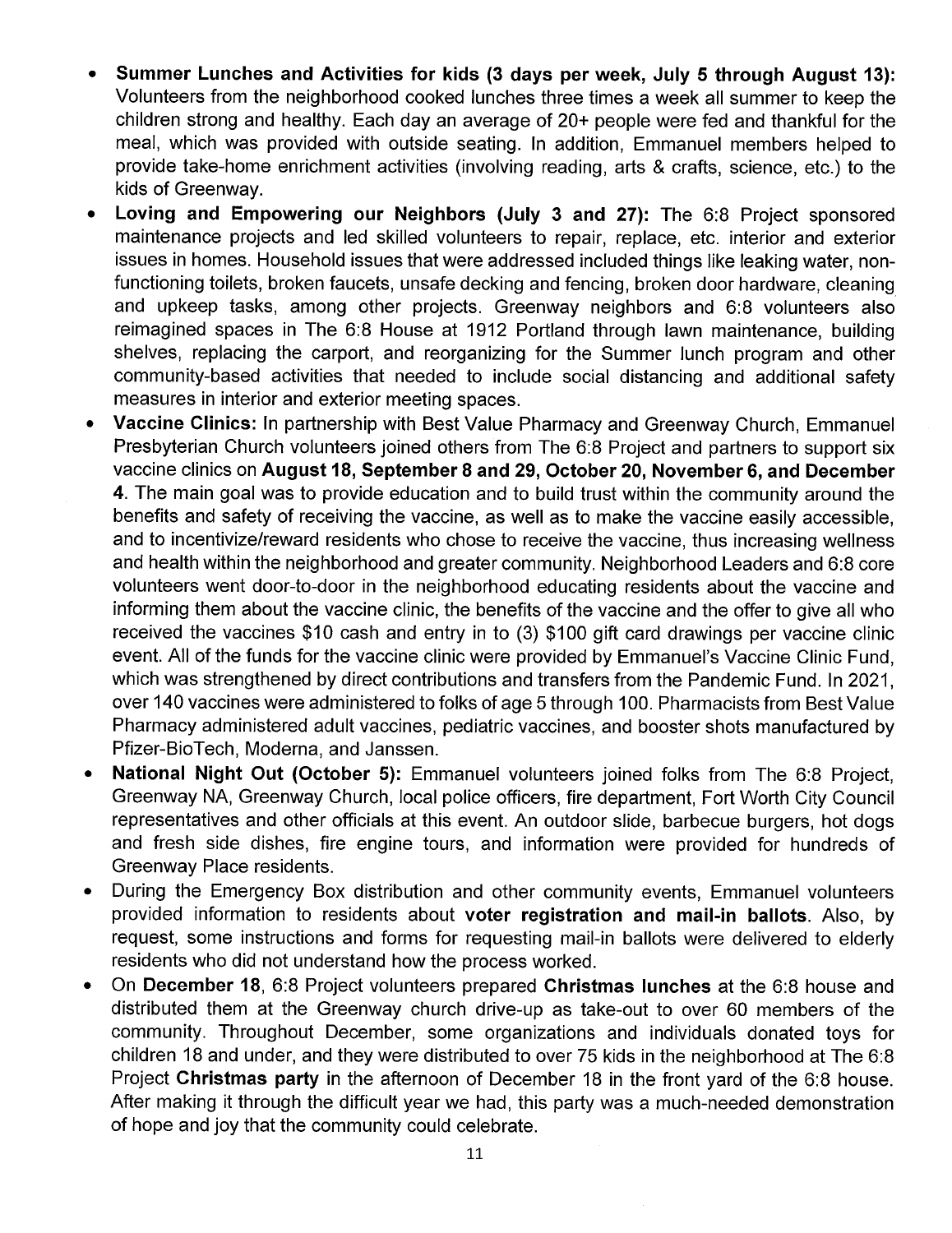## Racial Justice Initiatives and Education:

- Members of the congregation participated in the 21-day Racial Equity Challenge sponsored  $\bullet$ by the Social Justice Committee of Grace Presbytery. This challenge started on January 18, Martin Luther King Day, and it involved reading, viewing, or listening to at least one piece of educational media per day. Several Emmanuel members participated, and those participating from all over Presbytery held weekly videoconferences with small groups to discuss the material experienced.
- Members of Emmanuel also engaged with Rev. Dr. Michael Waters' 5-part online course Race  $\bullet$ **in America**, in order to study systemic racism and its history.
- On March 16, individuals from Emmanuel attended an online presentation by Dr. J. Herbert  $\bullet$ Nelson, stated clerk of the PCUSA General Assembly, in his call for the Presbyterian church to go back to its historic social justice advocacy roots. The presentation was sponsored by Presbytery's Social Justice Committee and Grace First Presbyterian Church of Weatherford.
- Individual members of Emmanuel attended a presentation A Conversation of Being Lost and Found on May 25, 2022 by Jonathan Wilson Hartgrove; this presentation was also sponsored by Grace Presbytery.
- A group of Emmanuel members took the beta test version of the online 5 -week course Awakening to Structural Racism designed by former PCUSA moderator Rick Ufford-Chase and collaborators and led by Rev. Dr. Kyle Walker, in concert with Johnson C. Smith Theological Seminary.

Respectfully submitted,

Ken Richardson (for the Social Justice Committee)

# Worship and Music Committee Annual Report: 2021

This year again marked more changes to our worship service and support due to the worldwide Covid-<br>19 pandemic that continues to spread with the Delta and Omicron variants still requiring us to mask. We have encouraged our faith community to get vaccinations and boosters as recommended by the<br>CDC and national leadership for the health and safety of all. Optional parishioner surveys to obtain vaccination status have been conducted with very good response rate and results.

Rev. Dr. Kyle Walker began serving in January <sup>2021</sup> as our transitional pastor. He will guide Session and the EPC family through the discernment and pastor search processes over the next 12-18 months with guidance from Grace Presbytery.

Worship service special happenings:

- Robin's farewell and recognition of <sup>19</sup> years of service was held in late November (at her request) with Chuck Schneider officiating and Kyle supporting. A short reception was held for well-wishers.
- We continued to offer worship both in-person and via YouTube streaming links for participants  $\bullet$ to worship as they felt comfortable. Some have been reluctant to return to live worship due to COVID concerns.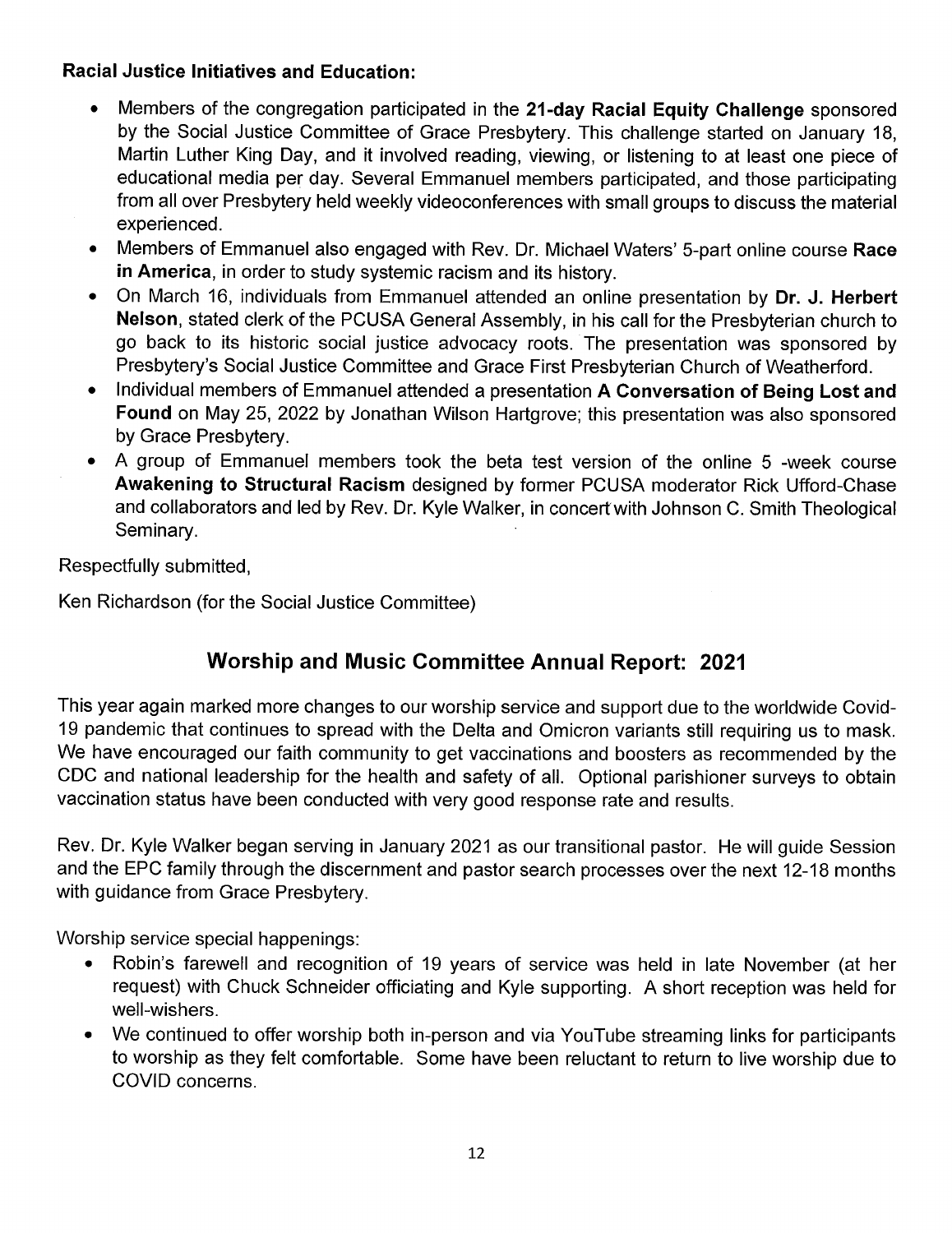- We continue to closely monitor COVID statistics in both Tarrant and Dallas counties on a biweekly basis as they represent our EPC faith community. We have spaced out some rows for social distancing and provided special seating upon request.
- We changed technology platform options to YouTube live streaming with immediate recording and posting, and will no longer use Zoom for worship. We have trained 3-4 additional members to serve as technical recording back-up.
- In December, we offered a Blue Sunday, Longest Night service instead of a separate All Saints service. Those who participated found this event very effective as a way of remembrance.

variety of methods were tried in an effort to provide the Sacrament of Communion to our members, including bring-your-own communion (B.Y.O.C.) Sunday. NOTE: For the few Sundays that were B.Y.O.C., we did prepare a few set-ups for folks who did not remember to bring their own. Ushers provided support. We also offered prepared disposable cups with small pre-cut bread distributed at the front of the sanctuary for all participants and the option to continue observing communion at home. All are looking forward to again being able to commune with members of our congregation as a faith community in person.

Our committee's budgeted/unused funds were invested in:

- Extra wireless receiver for Children's message
- New wireless microphones for better sound<br>New pulpit microphone  $\bullet$
- $\bullet$
- New pulpit microphone<br>NOTE: New PC/ laptop was funded by a Grace Presbytery grant for worship recording and live  $\bullet$ streaming!

Our committee members this year: Ray Karriker, Claire Morris, Mary Ann Reed, Sheryl Taylor, Kyle Walker, Susan LaPointe, Ken Richardson, Tak Yeung and Jayne Johnson (committee leader). Anni Wordell will continue to serve ad hoc.

We are looking forward to the new year and the positive changes it will bring. Submitted by Jayne Johnson

# Treasurer's Annual Report: 2021

Thank God for his many blessings to our church. We began 2021 with a planned budget deficit of (\$10,232). As the year progressed, the congregation was able to maintain their pledge giving. Pledges received were 100% of the planned budget for 2021. What a wonderful blessing! Freewill offerings exceeded our expectations. We had a terrific Yard Sale this year that provided \$4,000 of income to the General Fund. Expenses were closely monitored. We saved money in several areas: pastor expense, worship and music, Christian nurture, building and grounds, and committees. We finished the year with a deficit of (\$4,342).

Our Balance Sheet experienced changes in 2021. In February, the winter storm struck. The Christian Education (CE) building was heavily damaged. The main kitchen and Sorelle Hall also sustained damage. Working with the insurance company took much longer than anticipated. The insurance company has provided initial funds of \$476,850 to start the repairs. Repairs to the CE building started in November 2021. EPC also received a \$5,000 grant from Grace Presbytery to help cover the cost of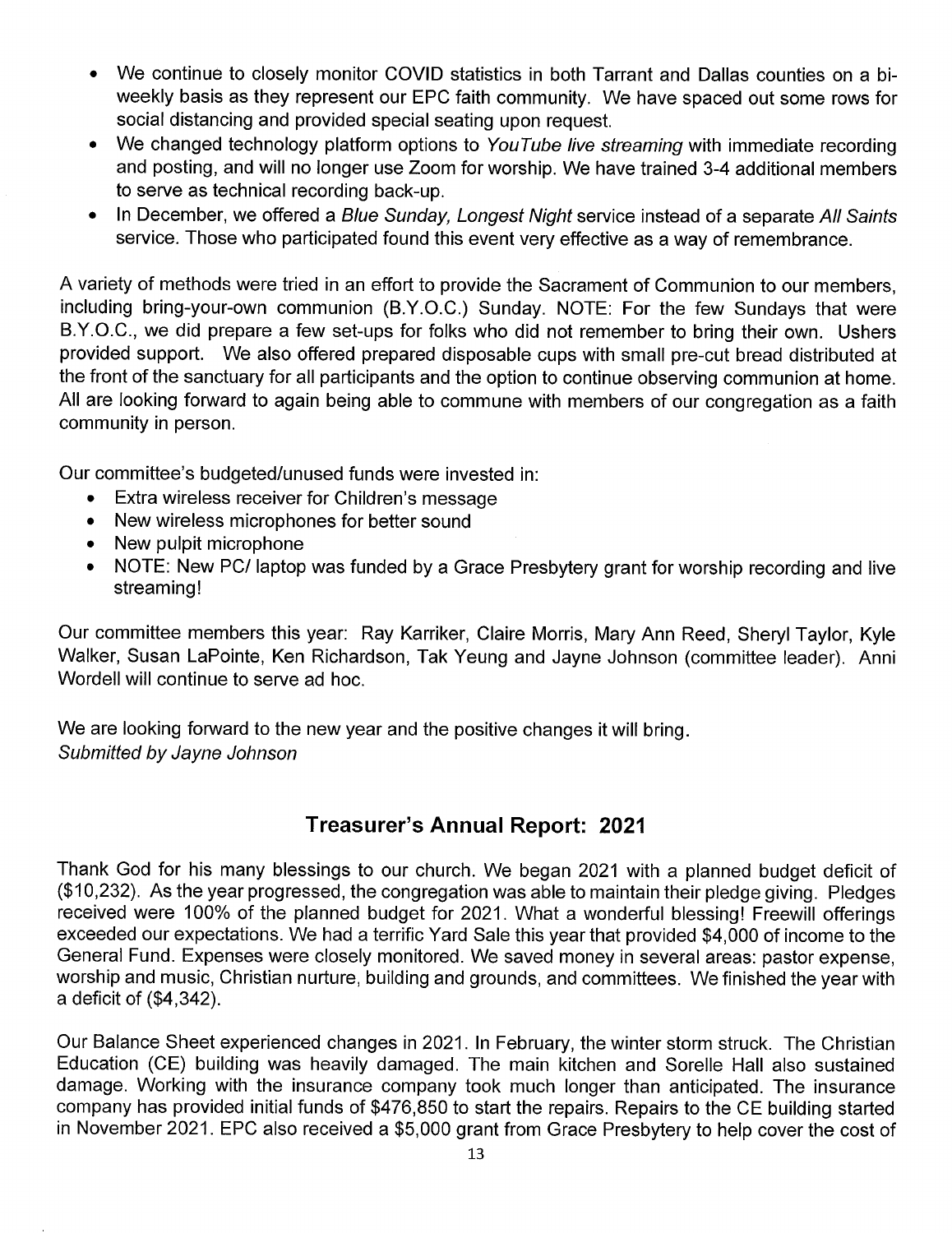damages from the winter storm. We installed foam insulation in the CE building to prevent future pipe freezes at a cost of \$19,950 and a fire sprinkler system in the CE building at a cost of \$59,800. The foam insulation and the sprinkler system were funded from accounts on the balance sheet.

Special offerings in 2021 included Local Benevolence Services, One Great Hour of Sharing, the Pentecost Offering, Building Maintenance, Worship & Music, and the Christmas Joy Offering. EPC was able to establish a Vaccine C Committee report provided elsewhere in this Annual Report for details.

In April, our Financial Administrator, Christine Shah, left to pursue other opportunities. We were so blessed to have her services for the past eight years. Thank you, Christine! Becky Baker is our new Financial Administrator. Welcome aboard, Becky!

The Session has approved a deficit budget for 2022. Total income from pledges, freewill offering, and loose plate collection are projected to be higher than the 2021 income. CE Building rental income is expected to be higher than in 2021 as we finish the repairs. Expenses in 2022 are projected to be higher than 2021 in all categories of the budget. 2022 will be difficult year to break even and we will continue to need everyone's help, prayers and participation. Thank you in advance for keeping up with your pledges. Regular giving and memorial gifts are important to the life of our church and help us to express our gratitude for our many blessings.

Peace be with you, Rick Thompson, Treasurer

## Stewardship & Finance Report: 2021

budget for 2021 was received by the church membership which included a funding deficit. Because of the pandemic and water damage to the CE building, the projected income was reduced and expenses could only be slightly reduced. Due to little or no Committee and church office staff spending, the annual expenses were also reduced. Thanks to Becky Baker, Financial Administrator, and former Financial Administrator, Christine Shah, and the knowledge and experience of our Treasurer, Rick Thompson as we managed the budget year.

In the fall, the annual stewardship drive was held. Instead of basing our budget numbers from one year to the next, we used as our baseline to plan the budget with a 5-year average of pledging, and reviewing this average month to month as some months are leaner than others. Dr. Rev. Kyle Walker led us in thoughts about abundance during hardship. The Stewardship luncheon was held outside picnic style.

Committee Members: Laura Mahon - Chair, Rick Thompson - Treasurer, John Field, Neal Morris, Linda Greenwell, Becky Baker -- Financial Administrator, Dr. Rev. Kyle Walk -- Transitional Pastor

# COVID 19 Task Group Annual Report: 2021

The Covid-19 Task Force, created in May of 2020 (Laura Mahon, Moderator, Jayne Johnson, Mary<br>Ann Reed, Ken Richardson, and Sheryl Taylor; now staffed by Transitional Pastor Kyle Walker), continued in 2021 to monitor the ongoing pandemic, based on County Health Department reports and CDC recommendations.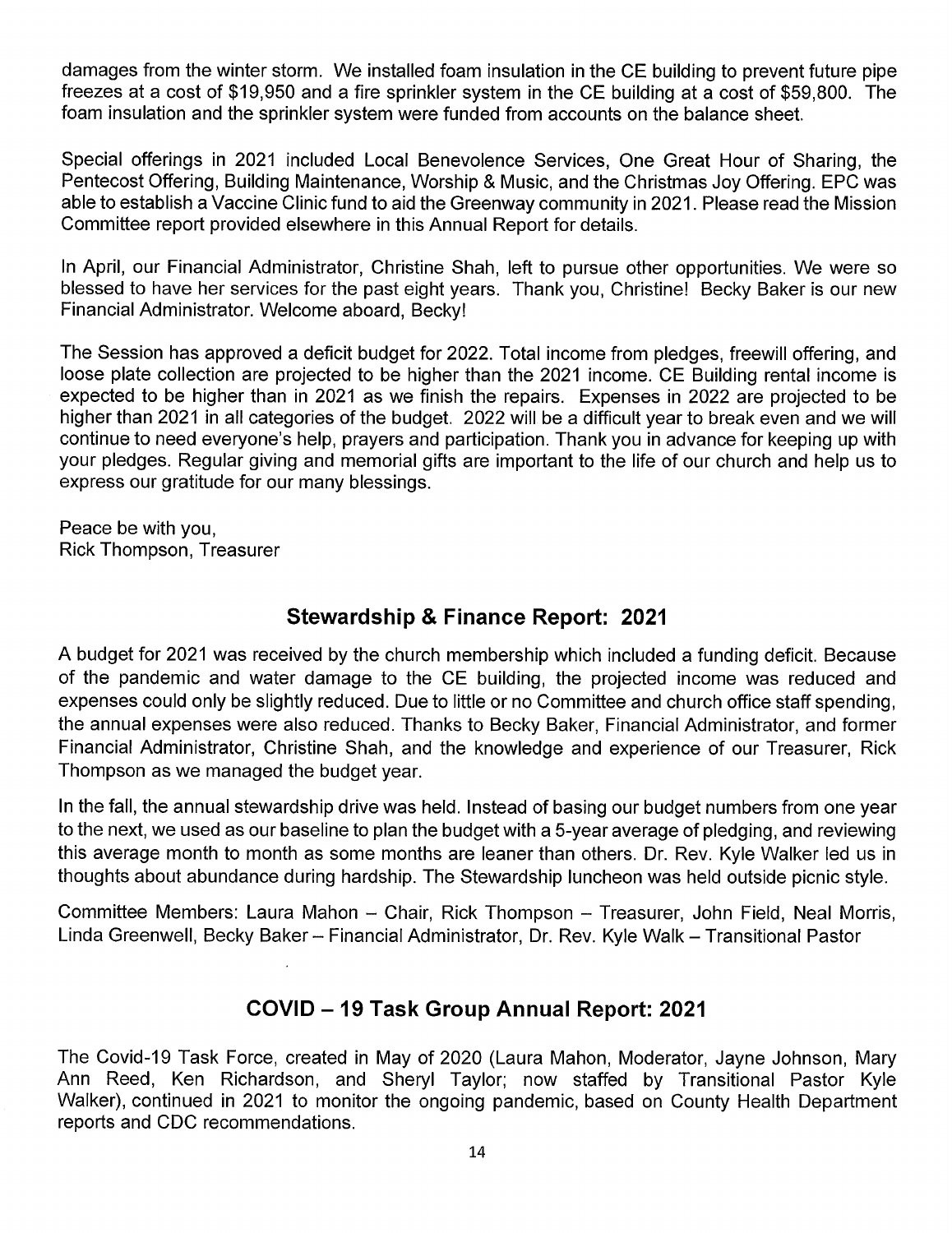Using the color-coded chart adopted by Session in 2020, and thanks to technological gifts of Ken Richardson, we were able to move to parking lot worship while continuing the online recorded service. In late April of 2021, with Covid protocols in place, live worship returned to the sanctuary, which was broadcast online using various platforms. As the year progressed, better equipment was purchased to enhance the online worship experience and to improve sound quality. Masks were strongly encouraged for those worshipping in person, and chairs were rearranged to allow greater distancing. After all musicians and worship leaders were fully vaccinated, these leaders were allowed to unmask while leading worship. Communion was celebrated via a "bring your own elements" model and later by a hybrid version of intinction.

The Covid-19 Task Force continues to monitor hospitalizations, case numbers, and other data to determine the best practices for the health of our community. Members can view the latest Covid<br>statistics for Tarrant County and the church's current policy at any time by checking the Emmanuel website emmanuelpc.org and clicking on Emmanuel's Covid Information page.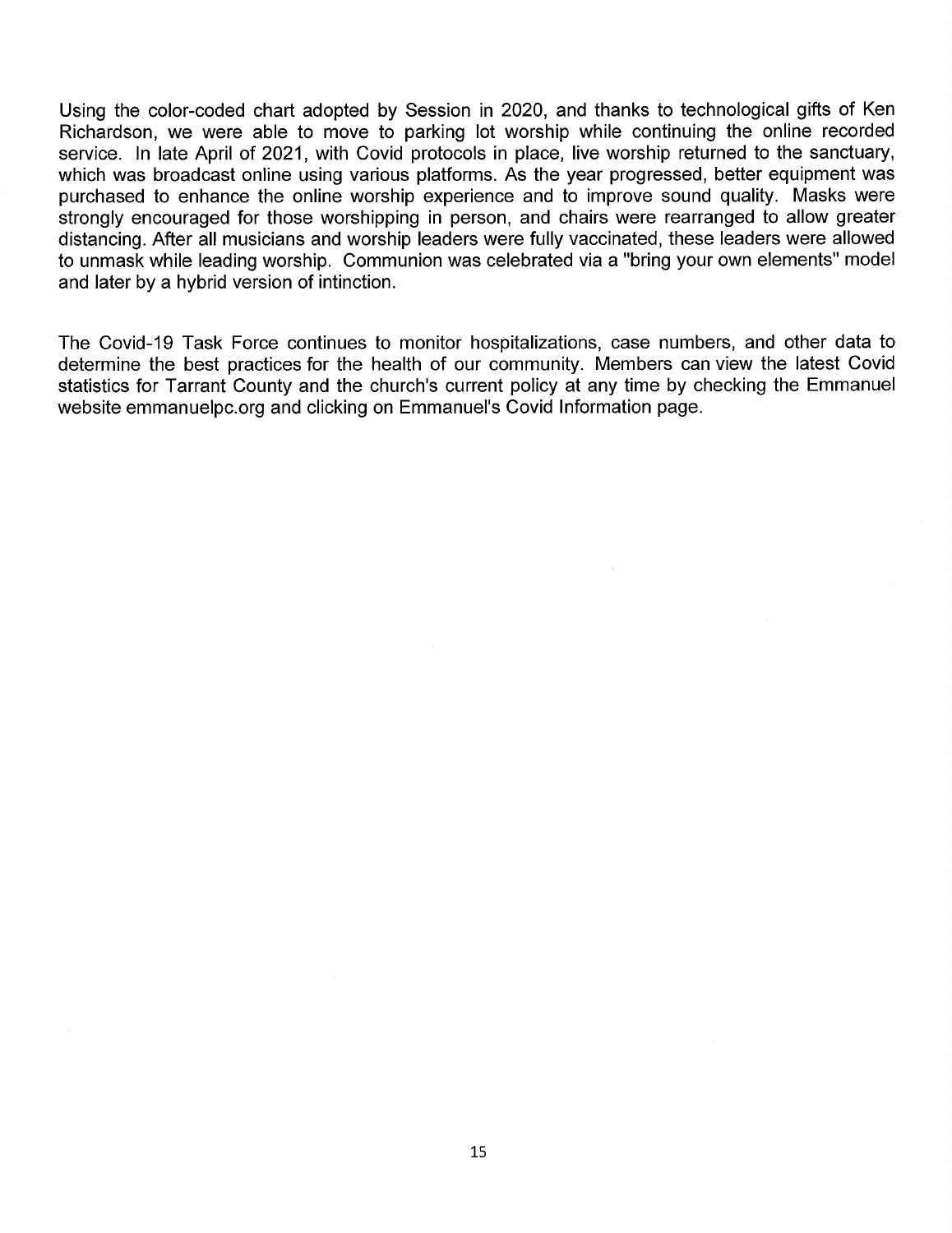#### Emmanuel Presbyterian Church - Bedford TX Treasurer's Report as of December 2021 (Treasurers Report - Budget)

 $\mathcal{A}^{\mathcal{A}}$ 

| Tuesday, January 18, 2022 |                                             |                    |                    |                   |                                 |                         | Page 1 of 3   |
|---------------------------|---------------------------------------------|--------------------|--------------------|-------------------|---------------------------------|-------------------------|---------------|
| Account #                 | <b>Account Name</b>                         | Period<br>Activity | <b>YTD Balance</b> | <b>Budget YTD</b> | $%$ of<br><b>Budge</b><br>t YTD | Over/Under<br>$YTD+(-)$ | Annual Budget |
| <b>Income</b>             |                                             |                    |                    |                   |                                 |                         |               |
| 4.11100.00000             | Pledges                                     | 28,085.33          | 214,640.92         | 214,764.00        | 100                             | (123.08)                | 214,764.00    |
| 4.11500.00000             | Freewill Offerings                          | 3,415.00           | 16,070.00          | 10,000.00         | 161                             | 6,070.00                | 10,000.00     |
| 4.11600.00000             | Loose Plate Offerings                       | 108.00             | 514.52             | 1,500.00          | 34                              | (985.48)                | 1,500.00      |
|                           | <b>Total Pledges and Offerings</b>          | \$31,608.33        | \$231,225.44       | \$226,264.00      | 102                             | \$4,961.44              | \$226,264.00  |
| 4.14100.00000             | C.E. Building rental                        | 500.00             | 14,287.48          | 33,000.00         | 43                              | (18, 712.52)            | 33,000.00     |
| 4.14500.00000             | C.E. Building Utilities                     | 0.00               | 822.74             | 14,000.00         | 6                               | (13, 177.26)            | 14,000.00     |
|                           | <b>Total Bldg Use Income</b>                | \$500.00           | \$15,110.22        | \$47,000.00       | 32                              | $($ \$31,889.78 $)$     | \$47,000.00   |
| 4.17100.00000             | <b>Interest Income Checking</b>             | 156.28             | 791.34             | 250.00            | 317                             | 541.34                  | 250.00        |
| 4.17200.00000             | <b>Building Usage Fee</b>                   | 0.00               | 0.00               | 100.00            | $\bf{0}$                        | (100.00)                | 100.00        |
| 4.17300.00000             | Grocery Card Income                         | 63.39              | 131.14             | 100.00            | 131                             | 31.14                   | 100.00        |
| 4.17400.00000             | Soft drink Income                           | 33.75              | 239.04             | 200.00            | 120                             | 39.04                   | 200.00        |
| 4.17500.00000             | Recycle Income                              | 156.31             | 156.31             | 100.00            | 156                             | 56.31                   | 100.00        |
| 4.17600.00000             | GoodSearch Income                           | 0.00               | 0.00               | 70.00             | $\bf{0}$                        | (70.00)                 | 70.00         |
| 4.17800.00000             | Yard sale budgeted income                   | 0.00               | 4,000.01           | 4,000.00          | 100                             | 0.01                    | 4,000.00      |
| 4.53400.00000             | Sunday Hospitality Fund<br>Income (coffee)  | 0.00               | 20.00              | 200.00            | 10                              | (180.00)                | 200.00        |
|                           | <b>Total Other Income</b>                   | \$409.73           | \$5,337.84         | \$5,020.00        | 106                             | \$317.84                | \$5,020.00    |
| 4.18100.00000             | Prior Year Surplus Inc.                     | 0.00               | 0.00               |                   |                                 |                         |               |
| 4.18200.00000             | Fund Transfers Inc.                         | 0.00               | 0.00               |                   |                                 |                         |               |
|                           | <b>Total Carryover Income</b>               | \$0.00             | \$0.00             |                   |                                 |                         |               |
|                           |                                             |                    |                    |                   | 90                              |                         |               |
|                           | <b>Total Income</b>                         | \$32,518.06        | \$251,673.50       | \$278,284.00      |                                 | (\$26,610.50)           | \$278,284.00  |
| <b>Expenses</b>           |                                             |                    |                    |                   |                                 |                         |               |
| 5.11010.00001             | Presbytery Giving                           | 1,313.08           | 15,756.96          | 15,757.00         | 100                             | (0.04)                  | 15,757.00     |
| 5.11010.00002             | <b>Synod Giving</b>                         | 33.16              | 397.92             | 398.00            | 100                             | (0.08)                  | 398.00        |
| 5.11010.00003             | <b>General Assembly Giving</b>              | 183.25             | 2,199.00           | 2,199.00          | 100                             | 0.00                    | 2,199.00      |
| 5.11400.00000             | Care Corps Exp.                             | 52.50              | 630.00             | 630.00            | 100                             | 0.00                    | 630.00        |
| 5.11424.00000             | YaYa College Scholarship                    | 62.00              | 744.00             | 744.00            | 100                             | 0.00                    | 744.00        |
| 5.11434.00000             | 6:8 project budget expense                  | 112.66             | 1,351.92           | 1,352.00          | 100                             | (0.08)                  | 1,352.00      |
| 5.11514.00000             | Mission Co-Worker                           | 45.00              | 540.00             | 540.00            | 100                             | 0.00                    | 540.00        |
| 5.11524.00000             | Meals on Wheels Exp.                        | 52.50              | 632.70             | 630.00            | 100                             | 2.70                    | 630.00        |
| 5.11534.00000             | N.E.E.D. Exp.                               | 157.75             | 1,893.00           | 1,893.00          | 100                             | 0.00                    | 1,893.00      |
| 5.11554.00000             | Presbyterian Night Shelter                  | 33.33              | 399.96             | 400.00            | 100                             | (0.04)                  | 400.00        |
| 5.11564.00000             | Samaritan House                             | 33.33              | 399.96             | 400.00            | 100                             | (0.04)                  | 400.00        |
| 5.11574.00000             | Itasca (Presby. Child Home)                 | 112.66             | 1,351.92           | 1,352.00          | 100                             | (0.08)                  | 1,352.00      |
| 5.11584.00000             | Presbyterian PanAmerican<br>Scholarship exp | 0.00               | 0.00               |                   |                                 |                         |               |
| 5.11594.00000             | Local benev expense                         | 90.16              | 1,081.92           | 1,082.00          | 100                             | (0.08)                  | 1,082.00      |
| 5.11595.00000             | Family Support Expense                      | 1,733.14           | 5,416.97           | 8,000.00          | 68                              | (2,583.03)              | 8,000.00      |
|                           | <b>Total Mission Expenses</b>               | \$4,014.52         | \$32,796.23        | \$35,377.00       | 93                              | $(\$2,580.77)$          | \$35,377.00   |
| 5.12100.00000             | Pastor Salary                               | 2,310.93           | 22,353.15          | 22,353.00         | 100                             | 0.15                    | 22,353.00     |
| 5.12110.00000             | Pastor Housing Exp                          | 4,615.41           | 40,077.35          | 40,077.00         | 100                             | 0.35                    | 40,077.00     |
| 5.12120.12000             | Pastor FICA Offset                          | 494.55             | 4,481.64           | 4,482.00          | 100                             | (0.36)                  | 4,482.00      |
| 5.12130.00000             | Pastor Major Medical                        | 0.00               | 0.00               | 0.00              | $\bf{0}$                        | 0.00                    | 0.00          |
| 5.12140.16004             | <b>Pastor Pension</b>                       | 425.20             | 4,889.80           | 5,103.00          | 96                              | (213.20)                | 5,103.00      |
| 5.12150.00000             | Pastor Death/Disability                     | 50.02              | 575.23             | 600.00            | 96                              | (24.77)                 | 600.00        |
| 5.12155.00000             | Pastor Temporary Disability                 | 25.01              | 287.62             | 300.00            | 96                              | (12.38)                 | 300.00        |
| 5.12160.00000             | Pastor Dental & Vision                      | $0.00\,$           | 0.00               | 0.00              | $\bf{0}$                        | 0.00                    | 0.00          |
| 5.12170.00000             | Pastor Supplemental Disability              | 0.00               | 0.00               | 97.00             | $\bf{0}$                        | (97.00)                 | 97.00         |
| 5.12500.10000             | Pulpit Supply                               | 163.44             | 1,259.00           | 2,000.00          | 63                              | (741.00)                | 2,000.00      |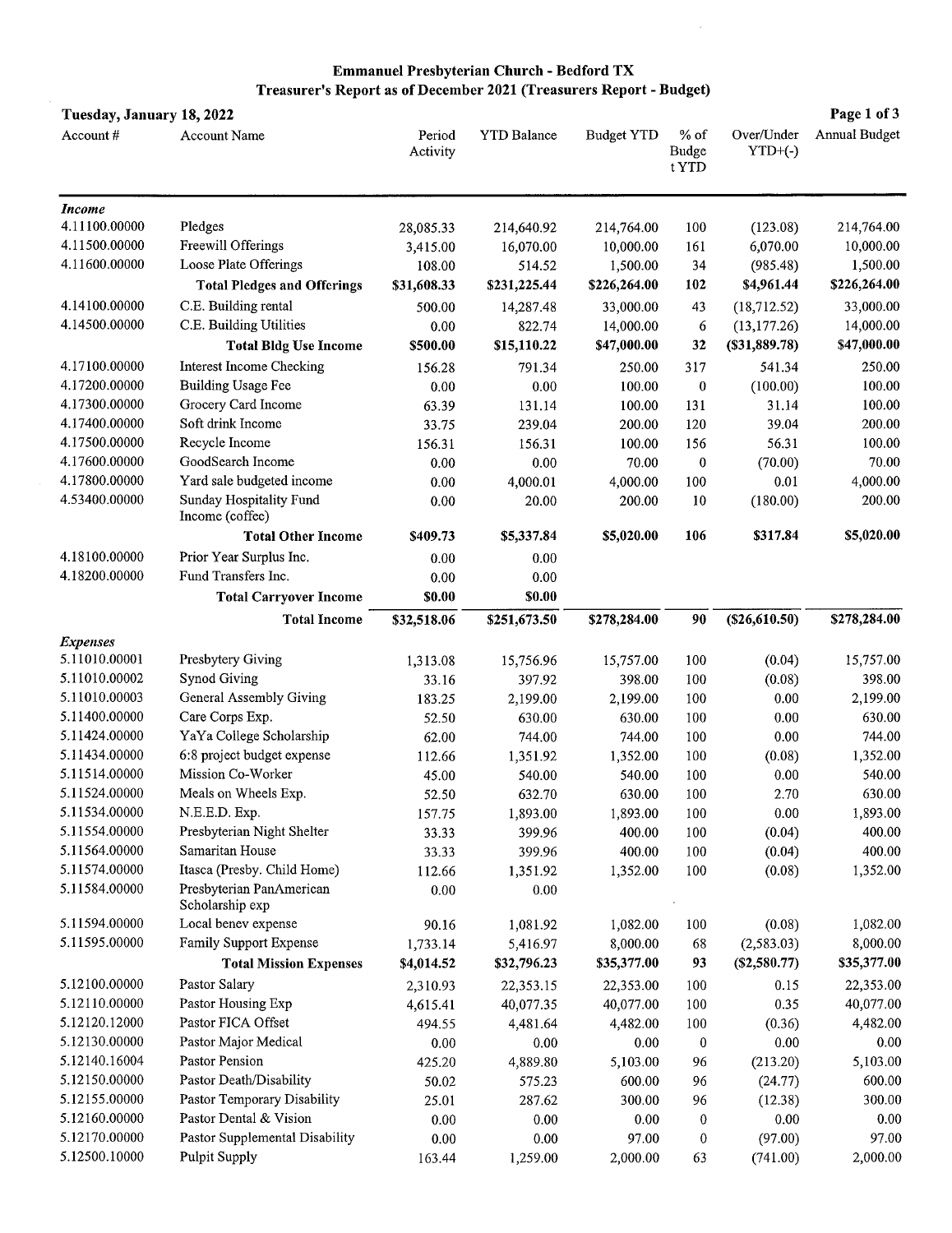#### Emmanuel Presbyterian Church - Bedford TX Treasurer's Report as of December 2021 (Treasurers Report - Budget)

| Tuesday, January 18, 2022 |                                          |                    |                    |                   |                          |                         | Page 2 of 3          |
|---------------------------|------------------------------------------|--------------------|--------------------|-------------------|--------------------------|-------------------------|----------------------|
| Account $#$               | <b>Account Name</b>                      | Period<br>Activity | <b>YTD Balance</b> | <b>Budget YTD</b> | $%$ of<br>Budge<br>t YTD | Over/Under<br>$YTD+(-)$ | <b>Annual Budget</b> |
| 5.12710.00000             | Pastor Auto Allowance -<br>Mileage       | 215.04             | 280.56             | 3,000.00          | 9                        | (2,719.44)              | 3,000.00             |
| 5.12720.00000             | Pastor Continuing Ed                     | 125.00             | 1,500.00           | 1,500.00          | 100                      | 0.00                    | 1,500.00             |
| 5.12730.00000             | Pastor Prof Expenses                     | 48.00              | 245.47             | 1,000.00          | 25                       | (754.53)                | 1,000.00             |
|                           | <b>Total Pastor Expense</b>              | \$8,472.60         | \$75,949.82        | \$80,512.00       | 94                       | (\$4,562.18)            | \$80,512.00          |
| 5.13100.00000             | Office Administrator Salary              | 2,489.96           | 15,382.40          | 13,497.00         | 114                      | 1,885.40                | 13,497.00            |
| 5.13120.12000             | Office Administrator FICA                | 190.48             | 1,176.83           | 1,033.00          | 114                      | 143.83                  | 1,033.00             |
| 5.13200.00000             | Financial Administrator Salary           | 1,470.62           | 13,245.22          | 14,183.00         | 93                       | (937.78)                | 14,183.00            |
| 5.13220.12000             | Financial Administrator FICA             | 112.53             | 1,013.44           | 1,085.00          | 93                       | (71.56)                 | 1,085.00             |
| 5.13810.00000             | Telephone Service                        | 207.50             | 2,490.00           | 2,490.00          | 100                      | 0.00                    | 2,490.00             |
| 5.13820.00000             | Internet Fees - Pay Pal Charges          | 190.79             | 1,985.27           | 1,953.00          | 102                      | 32.27                   | 1,953.00             |
| 5.13830.00000             | Postage                                  | 0.00               | 447.00             | 750.00            | 60                       | (303.00)                | 750.00               |
| 5.13840.00000             | Office Supplies                          | 717.52             | 2,065.14           | 2,000.00          | 103                      | 65.14                   | 2,000.00             |
| 5.13850.00000             | Copy Machine Lease                       | 167.00             | 2,004.00           | 2,050.00          | 98                       | (46.00)                 | 2,050.00             |
| 5.13850.10000             | Copy Machine Usage Fees                  | $0.00\,$           | 741.23             | 750.00            | 99                       | (8.77)                  | 750.00               |
| 5.13860.00000             | Computer/Office Equip Repair             | 0.00               | 0.00               | 100.00            | $\bf{0}$                 | (100.00)                | 100.00               |
| 5.13870.00000             | Church Software & Support                | 0.00               | 419.00             | 450.00            | 93                       | (31.00)                 | 450.00               |
| 5.13880.00000             | <b>Staff Training</b>                    | 0.00               | 0.00               |                   |                          |                         |                      |
| 5.13910.00000             | Legal Services                           | 673.75             | 673.75             | 300.00            | 225                      | 373.75                  | 300.00               |
| 5.13920.00000             | Bank transaction charges                 | 22.74              | 29.81              | 100.00            | 30                       | (70.19)                 | 100.00               |
| 5.17130.00000             | Communications                           | 185.44             | 1,020.04           | 1,150.00          | 89                       | (129.96)                | 1,150.00             |
| 5.19100.00000             | Soft Drink Expense                       | 0.00               | 136.02             | 200.00            | 68                       | (63.98)                 | 200.00               |
|                           | <b>Total Office Expense</b>              | \$6,428.33         | \$42,829.15        | \$42,091.00       | 102                      | \$738.15                | \$42,091.00          |
| 5.14100.00000             | Dir of Music Salary                      | 2,559.60           | 22,183.20          | 22,184.00         | 100                      | (0.80)                  | 22,184.00            |
| 5.14100.12000             | Dir of Music FICA                        | 195.81             | 1,697.02           | 1,697.00          | 100                      | 0.02                    | 1,697.00             |
| 5.14100.13000             | Dir of Music/Organist<br>Continuing Ed   | 0.00               | 0.00               | 250.00            | $\bf{0}$                 | (250.00)                | 250.00               |
| 5.14110.00000             | Accompanist Salary                       | 1,841.76           | 15,961.92          | 15,965.00         | 100                      | (3.08)                  | 15,965.00            |
| 5.14110.12000             | Accompanist FICA                         | 140.88             | 1,220.96           | 1,221.00          | 100                      | (0.04)                  | 1,221.00             |
| 5.14250.00000             | Substitute Organist                      | 0.00               | 0.00               | 600.00            | $\bf{0}$                 | (600.00)                | 600.00               |
| 5.14410.00000             | <b>Adult Choir Expenses</b>              | 232.15             | 791.35             | 1,200.00          | 66                       | (408.65)                | 1,200.00             |
| 5.14510.00000             | <b>Instrument Repair</b>                 | 198.00             | 198.00             | 250.00            | 79                       | (52.00)                 | 250.00               |
| 5.14550.00000             | Handbell Expenses                        | 0.00               | 0.00               | 1,200.00          | $\mathbf 0$              | (1,200.00)              | 1,200.00             |
| 5.14710.00000             | <b>Chancel Arts</b>                      | 0.00               | 27.80              | 250.00            | 11                       | (222.20)                | 250.00               |
| 5.14740.00000             | Worship Supplies                         | 0.00               | 32.46              | 200.00            | 16                       | (167.54)                | 200.00               |
| 5.14770.00000             | <b>Devotional Materials</b>              | 0.00               | 178.75             | 250.00            | $72\,$                   | (71.25)                 | 250.00               |
| 5.14780.00000             | Music Licensing Fees                     | 0.00               | 591.32             | 650.00            | 91                       | (58.68)                 | 650.00               |
| 5.14790.00000             | Presby Assoc of musicians<br>membership  | 0.00               | 0.00               | 250.00            | 0                        | (250.00)                | 250.00               |
| 5.14998.00000             | Outside Musicians                        | 0.00               | 300.00             | 500.00            | 60                       | (200.00)                | 500.00               |
|                           | Total Worship & Music<br><b>Expenses</b> | \$5,168.20         | \$43,182.78        | \$46,667.00       | 93                       | (\$3,484.22)            | \$46,667.00          |
| 5.15200.00000             | Child care Worker                        | 0.00               | 0.00               | 2,000.00          | $\bf{0}$                 | (2,000.00)              | 2,000.00             |
| 5.15500.00000             | Church School Curriculum                 | 0.00               | 234.26             | 500.00            | 47                       | (265.74)                | 500.00               |
| 5.15510.00000             | Vacation Church School                   | 0.00               | 261.72             | 500.00            | 52                       | (238.28)                | 500.00               |
| 5.15530.00000             | Seasonal Program Expenses                | 166.06             | 244.72             | 300.00            | 82                       | (55.28)                 | 300.00               |
| 5.15540.00000             | Camps & Conferences                      | 0.00               | 0.00               | 1,100.00          | 0                        | (1,100.00)              | 1,100.00             |
| 5.15710.00000             | Dir of Faith Formation                   | 0.00               | 0.00               |                   |                          |                         |                      |
| 5.15720.12000             | Dir of Faith Formation FICA              | 0.00               | 0.00               |                   |                          |                         |                      |
| 5.15803.00000             | Fellowship Children & Youth              | 340.57             | 453.96             | 500.00            | 91                       | (46.04)                 | 500.00               |
|                           | <b>Total Christian Nurture Exp</b>       | \$506.63           | \$1,194.66         | \$4,900.00        | 24                       | $($ \$3,705.34 $)$      | \$4,900.00           |
|                           |                                          |                    |                    |                   |                          |                         |                      |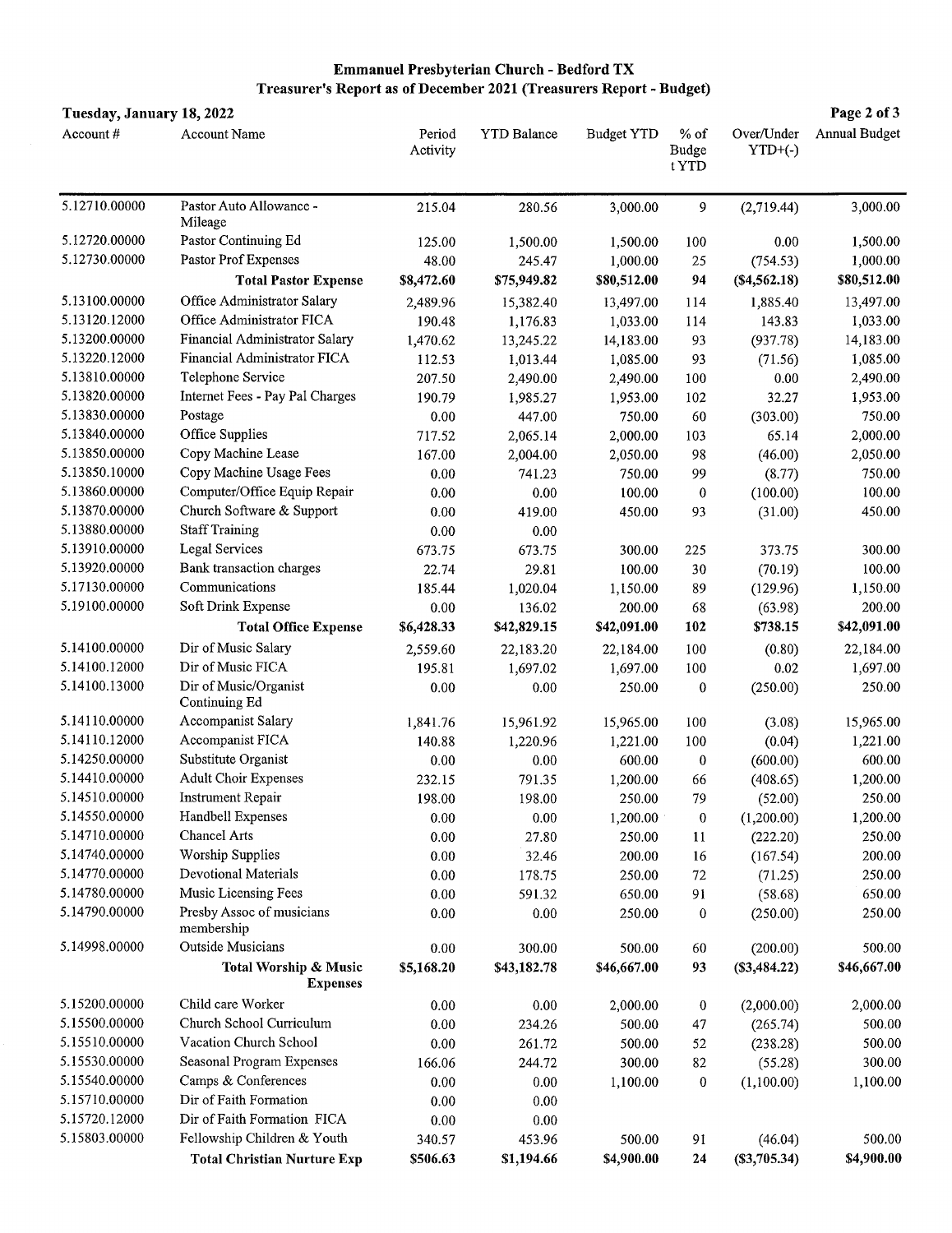#### $\bf{Emmanuel \: Presbyterian \: Church\text{-} \: Bedford \: TX}$ Treasurer's Report as of December 2021 (Treasurers Report - Budget)

## Tuesday, January 18, 2022 Page 3 of 3

| 1 uvsua 19<br>Account $#$ | <b>Account Name</b>                             | Period<br>Activity | <b>YTD Balance</b> | <b>Budget YTD</b> | $%$ of<br><b>Budge</b><br>t YTD | Over/Under<br>$YTD+(-)$ | Annual Budget   |
|---------------------------|-------------------------------------------------|--------------------|--------------------|-------------------|---------------------------------|-------------------------|-----------------|
| 5.16010.00000             | Bank Mortgage Pmt                               | 0.00               | 0.00               |                   |                                 |                         |                 |
| 5.16110.00000             | Electric                                        | 1,004.27           | 10,328.12          | 17,000.00         | 61                              | (6,671.88)              | 17,000.00       |
| 5.16120.00000             | Gas                                             | 176.50             | 2,093.26           | 2,900.00          | 72                              | (806.74)                | 2,900.00        |
| 5.16130.00000             | Water & Sewer                                   | 509.35             | 6,650.04           | 7,450.00          | 89                              | (799.96)                | 7,450.00        |
| 5.16130.10000             | Sanitation                                      | 222.46             | 1,806.25           | 3,420.00          | 53                              | (1,613.75)              | 3,420.00        |
| 5.16310.00000             | General Maintenance & Repair                    | 96.44              | 1,240.57           | 5,000.00          | 25                              | (3,759.43)              | 5,000.00        |
| 5.16310.10000             | Alarm Systems                                   | 45.28              | 2,075.50           | 2,300.00          | 90                              | (224.50)                | 2,300.00        |
| 5.16320.00000             | HVAC Maintenance & Repair                       | 177.69             | 1,687.21           | 1,500.00          | 112                             | 187.21                  | 1,500.00        |
| 5.16330.00000             | Pest Control Contractor                         | 0.00               | 1,195.00           | 2,040.00          | 59                              | (845.00)                | 2,040.00        |
| 5.16340.00000             | A/C Maintenance Inspection<br>Contract          | 775.00             | 1,479.00           | 1,280.00          | 116                             | 199.00                  | 1,280.00        |
| 5.16420.00000             | Cleaning Contractor                             | 350.00             | 4,200.00           | 5,000.00          | 84                              | (800.00)                | 5,000.00        |
| 5.16430.00000             | Kitchen and Cleaning supplies                   | 0.00               | 136.27             | 800.00            | 17                              | (663.73)                | 800.00          |
| 5.16500.64100             | Capital Goods Escrow                            | 250.00             | 3,000.00           | 3,000.00          | 100                             | 0.00                    | 3,000.00        |
| 5.16540.00000             | Roof Escrow Exp                                 | 100.00             | 1,200.00           | 1,200.00          | 100                             | 0.00                    | 1,200.00        |
| 5.16600.00000             | Lawn Contractor                                 | 1,100.00           | 7,150.00           | 7,200.00          | 99                              | (50.00)                 | 7,200.00        |
| 5.16711.00000             | Insurance -Building                             | 1,670.50           | 12,807.10          | 12,374.00         | 104                             | 433.10                  | 12,374.00       |
| 5.16751.00000             | Workers Comp                                    | 0.00               | 1,088.77           | 960.00            | 113                             | 128.77                  | 960.00          |
| 5.16801.00000             | Oncore Electric Lease                           | 0.00               | 120.00             | 120.00            | 100                             | 0.00                    | 120.00          |
|                           | Total Bldg & Grounds<br><b>Expenses</b>         | \$6,477.49         | \$58,257.09        | \$73,544.00       | 79                              | (\$15,286.91)           | \$73,544.00     |
| 5.17140.00000             | Evangelism                                      | 675.00             | 884.00             | 900.00            | 98                              | (16.00)                 | 900.00          |
| 5.17150.00000             | Mission                                         | 0.00               | 0.00               | 325.00            | 0                               | (325.00)                | 325.00          |
| 5.17160.00000             | Happy Hands Exp                                 | 0.00               | 0.00               | 100.00            | $\bf{0}$                        | (100.00)                | 100.00          |
| 5.17170.00000             | Social Justice Exp                              | 0.00               | 12.80              | 250.00            | 5                               | (237.20)                | 250.00          |
| 5.17180.50000             | Stewardship Interpretation Exp                  | 0.00               | 262.50             | 800.00            | 33                              | (537.50)                | 800.00          |
| 5.17410.00000             | Fellowship Exp.                                 | 0.00               | 63.07              | 550.00            | 11                              | (486.93)                | 550.00          |
| 5.17420.00000             | Congregational Care Ministry                    | 0.00               | 14.40              | 500.00            | 3                               | (485.60)                | 500.00          |
| 5.17430.00000             | Green team exp.                                 | 0.00               | 0.00               | 250.00            | $\boldsymbol{0}$                | (250.00)                | 250.00          |
| 5.17500.00000             | Personnel                                       | 160.00             | 354.58             | 450.00            | 79                              | (95.42)                 | 450.00          |
| 5.17700.50000             | New Officer Training Exp.                       | 0.00               | 0.00               | 500.00            | $\bf{0}$                        | (500.00)                | 500.00          |
| 5.53400.50000             | Sunday Hospitality                              | 0.00               | 214.39             | 800.00            | 27                              | (585.61)                | 800.00          |
|                           | <b>Total Comm &amp; Pgms</b><br><b>Expenses</b> | \$835.00           | \$1,805.74         | \$5,425.00        | 33                              | $($ \$3,619.26 $)$      | \$5,425.00      |
|                           | <b>Total Expenses</b>                           | \$31,902.77        | \$256,015.47       | \$288,516.00      | 89                              | (\$32,500.53)           | \$288,516.00    |
| <b>Difference</b>         |                                                 | \$615.29           | ( \$4,341.97)      | ( \$10, 232.00)   |                                 |                         | ( \$10, 232.00) |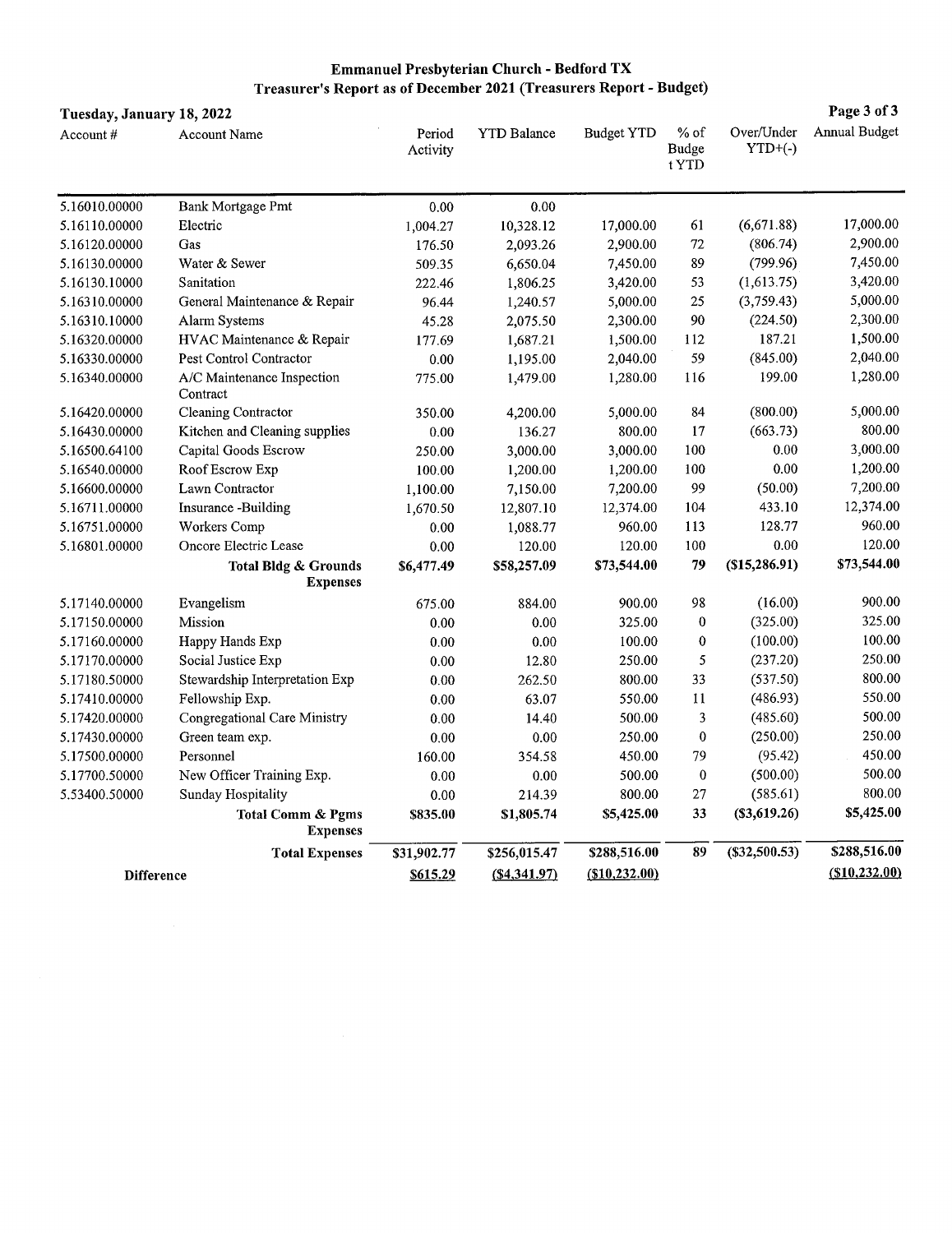#### Emmanuel Presbyterian Church - Bedford TX Balance Sheet as of December 31, 2021

 $\sim$ 

| Tuesday, January 18, 2022 |                                                |                          |                 | Page 1 of 3        |
|---------------------------|------------------------------------------------|--------------------------|-----------------|--------------------|
| Account #                 | <b>Account Name</b>                            | Previous Year<br>Balance | Amount Diff YTD | <b>YTD Balance</b> |
| <b>Assets</b>             |                                                |                          |                 |                    |
| 1.11500.00000             | EECU - Checking                                | 121,024.94               | (29,986.28)     | 91,038.66          |
| 1.11600.00000             | EECU - Money Market                            | 40,863.58                | 447,540.74      | 488,404.32         |
| 1.11700.00000             | <b>EECU</b> - Capital Goods Escrow             | 23,357.68                | 4,258.56        | 27,616.24          |
| 1.11800.00000             | EECU - 6:8 Checking                            | 0.00                     | 0.00            | 0.00               |
| 1.12000.00000             | <b>EPC Petty Cash</b>                          | 65.79                    | 0.00            | 65.79              |
| 1.13200.00000             | <b>Fidelity Market Fund</b>                    | 0.00                     | 0.00            | 0.00               |
| 1.15310.00000             | TX Pres Fndn - Building For God's Future 53    | 0.00                     | 0.00            | 0.00               |
| 1.15320.00000             | TX Pres Fndn - Future Program (Restricted) 54  | 147,061.51               | (46,807.39)     | 100,254.12         |
|                           | <b>Total Cash and Income</b>                   | \$332,373.50             | \$375,005.63    | \$707,379.13       |
| 1.21000.00000             | Mo Ranch Deposit - MOC                         | 1,200.00                 | 0.00            | 1,200.00           |
| 1.21700.00000             | Misc Receivables                               | 0.00                     | 0.00            | 0.00               |
|                           | <b>Total Deposits and Prepaids</b>             | \$1,200.00               | \$0.00          | \$1,200.00         |
| 1.32000.00000             | Pledge Withholding                             | 0.00                     | 0.00            | 0.00               |
|                           | <b>Total Other Assets</b>                      | \$0.00                   | \$0.00          | \$0.00             |
| 1.51000.00000             | Land                                           | 500,000.00               | 0.00            | 500,000.00         |
| 1.52100.00000             | Main Building                                  | 500,000.00               | 0.00            | 500,000.00         |
| 1.52200.00000             | CE Building                                    | 551,174.02               | 0.00            | 551,174.02         |
| 1.54100.00000             | Furniture/Fixtures - Main Bldg                 | 98,091.00                | 0.00            | 98,091.00          |
| 1.54200.00000             | Furniture/Fixtures - CE Bldg                   | 10,901.19                | 0.00            | 10,901.19          |
| 1.56000.00000             | Landscape/Property Enhcmnt                     | 63,951.82                | 0.00            | 63,951.82          |
| 1.58100.00000             | Remodeling - Main Bldg                         | 84,333.98                | 0.00            | 84,333.98          |
|                           | <b>Total Fixed Assets</b>                      | \$1,808,452.01           | \$0.00          | \$1,808,452.01     |
|                           | <b>Total Assets</b>                            | \$2,142,025.51           | \$375,005.63    | \$2,517,031.14     |
| <b>Liabilities</b>        |                                                |                          |                 |                    |
| 2.00000.00000             | Accounts Payable/Vendors                       | (309.44)                 | (387.98)        | (697.42)           |
| 2.12000.00000             | Federal Withholding                            | 0.00                     | 0.00            | 0.00               |
| 2.14000.00000             | Prepaid Pledges Payable                        | 0.00                     | 21,100.08       | 21,100.08          |
| 2.16500.00000             | 403(b) Payable                                 | 0.00                     | 0.00            | 0.00               |
| 2.16600.00000             | Pledge Payable                                 | 0.00                     | 0.00            | 0.00               |
| 2.20000.00000             | Benevolence Payable                            | 0.00                     | 0.00            | 0.00               |
| 2.25000.00000             | Tax Withholding                                | 0.00                     | 0.00            | 0.00               |
| 2.26000.00000             | Pastor Continuing Education - closed account   | 0.00                     | 0.00            | 0.00               |
| 2.26500.00000             | DCE Continuing Education                       | 0.00                     | 0.00            | 0.00               |
|                           | <b>Total Accounts Payable</b>                  | (\$309.44)               | \$20,712.10     | \$20,402.66        |
| 2.31000.00000             |                                                |                          |                 |                    |
| 2.32000.00000             | Prior Year Surplus Pay.<br>Fund Transfers Pay. | 0.00                     | 0.00            | 0.00               |
| 2.40000.00000             | Deferred Revenue                               | 0.00<br>0.00             | 0.00            | 0.00               |
|                           | <b>Total Deferred Revenue</b>                  | \$0.00                   | 0.00<br>\$0.00  | 0.00<br>\$0.00     |
|                           |                                                |                          |                 |                    |
| 2.50100.00000             | Wells Fargo Bank Texas, N.A.                   | 0.00                     | 0.00            | 0.00               |
|                           | <b>Total Mortgage Debt</b>                     | \$0.00                   | \$0.00          | \$0.00             |
|                           | <b>Total Liabilities</b>                       | (\$309.44)               | \$20,712.10     | \$20,402.66        |
| <b>Fund Balances</b>      |                                                |                          |                 |                    |
| 3.11000.00000             | Family Promise Fund                            | 0.00                     | 0.00            | 0.00               |
| 3.14000.00000             | Pandemic Relief Fund                           | 12,889.02                | (7,340.00)      | 5,549.02           |
| 3.15000.00000             | Vaccine Clinic Fund Balance                    | N/A                      | 1,298.54        | 1,298.54           |
| 3.21100.00000             | Joy Gift Offering Fund                         | 570.00                   | 85.00           | 655.00             |
| 3.21300.00000             | One Great Hour of Sharing Fund                 | 0.00                     | 0.00            | 0.00               |
| 3.21700.00000             | Pentecost Offering Fund                        | 0.00                     | 0.00            | 0.00               |
| 3.22300.11300             | Local Benevolence Fund                         | 6,776.61                 | 4,156.29        | 10,932.90          |

 $\hat{\mathcal{A}}$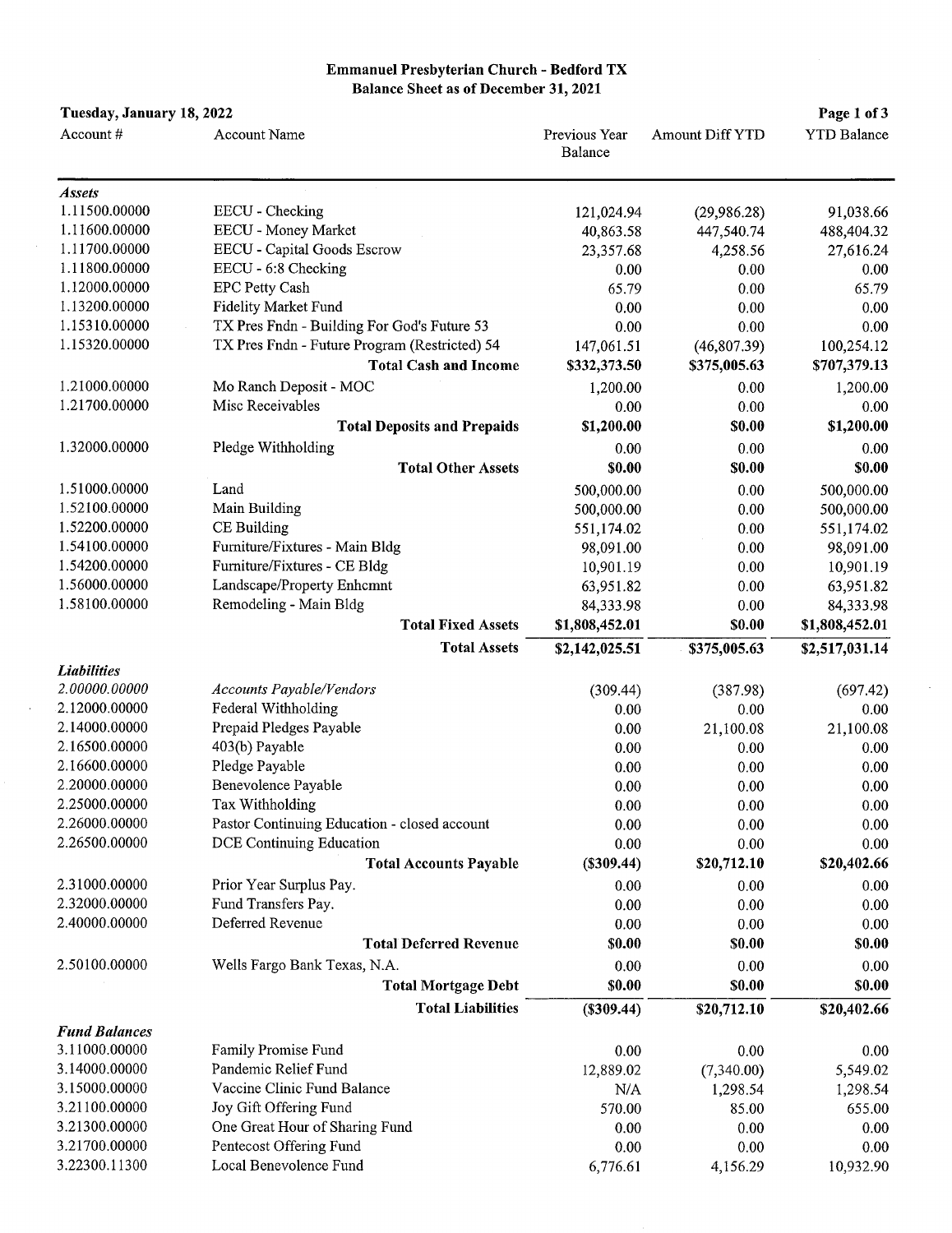#### Emmanuel Presbyterian Church - Bedford TX Balance Sheet as of December 31, 2021

| Tuesday, January 18, 2022 |                                       |                          |                        | Page 2 of 3        |
|---------------------------|---------------------------------------|--------------------------|------------------------|--------------------|
| Account $#$               | Account Name                          | Previous Year<br>Balance | <b>Amount Diff YTD</b> | <b>YTD Balance</b> |
| 3.22400.00000             | Presbyterian Night Shelter Fund       | 0.00                     | 0.00                   | 0.00               |
| 3.22500.00000             | Presbytery Women Giving Fund          | 0.00                     | 0.00                   | 0.00               |
| 3.23800.00000             | Special Missions Fund                 | 20.00                    | 0.00                   | 20.00              |
| 3.23810.00000             | 6:8 Project Fund                      | 0.00                     | 0.00                   | 0.00               |
| 3.25200.00000             | Habitat for Humanity Fund             | 0.00                     | 0.00                   | 0.00               |
| 3.25500.00000             | Itasca Children's Home Fund           | 0.00                     | 0.00                   | 0.00               |
| 3.25700.00000             | YaYa College Scholarship Fund         | 0.00                     | 0.00                   | 0.00               |
| 3.26100.00000             | N.E.E.D. Fund                         | 0.00                     | 0.00                   | 0.00               |
| 3.26200.00000             | Hunger Campaign Fund                  | 0.00                     | 0.00                   | 0.00               |
| 3.26300.00000             | Care Corps Fund                       | 0.00                     | 0.00                   | 0.00               |
| 3.26400.00000             | Meals on Wheels Fund                  | 0.00                     | 0.00                   | 0.00               |
| 3.26500.00000             | Christmas Is Not Your Birthday Fund   | 0.00                     | 0.00                   | 0.00               |
| 3.26700.00000             | Souper Bowl of Caring Fund            | 0.00                     | 0.00                   | 0.00               |
| 3.26800.00000             | Meadow Creek Tutoring Outreach Fund   | 4.50                     | 0.00                   | 4.50               |
|                           | <b>Total Mission Fund Balances</b>    | \$20,260.13              | (\$1,800.17)           | \$18,459.96        |
| 3.28000.00000             | Memorial Funds, Unrestricted          | 29,380.08                | (19,590.00)            | 9,790.08           |
| 3.28100.00000             | Memorial Funds, Restricted            | 480.00                   | 0.00                   | 480.00             |
|                           | <b>Total Memorial Fund Accounts</b>   | \$29,860.08              | $($ \$19,590.00)       | \$10,270.08        |
| 3.17120.00000             | Mission Long Range Planning Fund      | 9,086.13                 | 0.00                   | 9,086.13           |
| 3.17180.00000             | Stewardship Interpretation Fund       | 0.00                     | 0.00                   | 0.00               |
| 3.17700.00000             | New Officer Training Fund             | 0.00                     | 0.00                   | 0.00               |
| 3.31100.00000             | Emm. Pres. Women (Esther Cir) Fund    | 294.62                   | 0.00                   | 294.62             |
| 3.31200.00000             | Knitting Club (Happy Hands) Fund      | 115.09                   | 0.00                   | 115.09             |
| 3.31400.00000             | Green Team Program Fund               | 1,286.07                 | 0.00                   | 1,286.07           |
| 3.31500.00000             | Men of the Church Fund                | 0.00                     | 0.00                   | 0.00               |
| 3.31600.00000             | Older Adult Ministry Program Fund     | 313.90                   | 0.00                   | 313.90             |
| 3.31700.00000             | <b>Staff Gifts Fund</b>               | 0.00                     | 0.00                   | 0.00               |
| 3.31800.00000             | Pastor Continuing Education Fund      | 0.00                     | 1,243.25               | 1,243.25           |
|                           | <b>Total Organization Fund Balanc</b> | \$11,095.81              | \$1,243.25             | \$12,339.06        |
| 3.40000.00000             | Children's Ministry Fund              | 10.00                    | 20.00                  | 30.00              |
| 3.40002.00000             | Kid Quake Program Fund                | 0.00                     | 0.00                   | 0.00               |
| 3.40003.00000             | Sunday Church School Offering Fund    | 1,000.00                 | (575.00)               | 425.00             |
| 3.40004.00000             | Workshop Rotation Model Fund          | 0.00                     | 0.00                   | 0.00               |
| 3.40005.00000             | Christian Nurture Fund                | 614.19                   | 0.00                   | 614.19             |
| 3.40006.00000             | Christian Education Fund              | 557.89                   | 112.05                 | 669.94             |
| 3.87000.00000             | Nursery Fund                          | 100.00                   | 0.00                   | 100.00             |
|                           | <b>Christian NurtureFund Balances</b> | \$2,282.08               | (\$442.95)             | \$1,839.13         |
| 3.41000.00000             | Youth Program Fund                    | 0.00                     | 0.00                   | 0.00               |
| 3.42000.00000             | Youth Fundraising Fund                | 0.00                     | 0.00                   | 0.00               |
| 3.43000.00000             | Jr. High Youthquake Fund              | 0.00                     | 0.00                   | 0.00               |
| 3.43000.10000             | Jr. High Mo Ranch Fund                | 0.00                     | 0.00                   | 0.00               |
| 3.44000.00000             | Sr. High Youth Conf. Fund             | 0.00                     | 0.00                   | 0.00               |
| 3.45000.00000             | Sr. High Mo Ranch Fund                | 0.00                     | 0.00                   | 0.00               |
| 3.46000.00000             | Youth scholarship Fund                | 0.00                     | 0.00                   | 0.00               |
| 3.46000.10000             | Synod Youth Workshop Fund             | 0.00                     | 0.00                   | 0.00               |
| 3.47000.00000             | Brady/Ellis Scholarship Fund          | 1,450.00                 | 0.00                   | 1,450.00           |
| 3.48000.00000             | Fall/ Spring Youth trips Fund         | 0.00                     | 0.00                   | 0.00               |
| 3.49000.00000             | Camps & Conferences Fund              | 0.00                     | 0.00                   | 0.00               |
|                           | <b>Youth Program Funds</b>            | \$1,450.00               | \$0.00                 | \$1,450.00         |
| 3.12000.00000             | Yard Sale Fund                        |                          | 530.00                 | 0.00               |
| 3.50000.00000             | Fundraising/General Fund              | (530.00)                 |                        |                    |
|                           |                                       | 0.00                     | 0.00                   | 0.00               |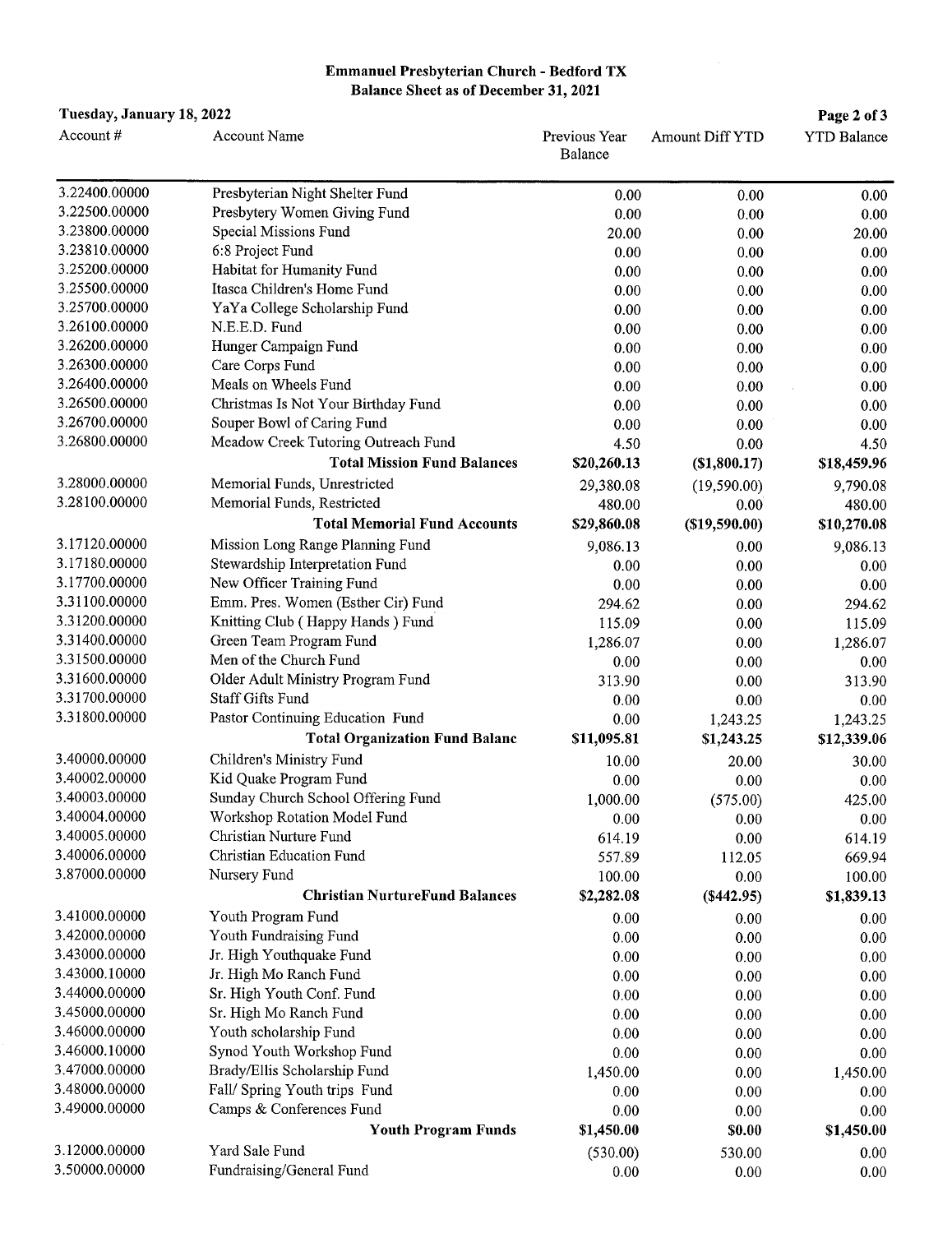#### Emmanuel Presbyterian Church - Bedford TX Balance Sheet as of December 31, 2021

| Tuesday, January 18, 2022 |                                            |                          |                        | Page 3 of 3        |
|---------------------------|--------------------------------------------|--------------------------|------------------------|--------------------|
| Account#                  | <b>Account Name</b>                        | Previous Year<br>Balance | <b>Amount Diff YTD</b> | <b>YTD Balance</b> |
|                           | <b>Total Church-Wide Fundraising</b>       | (\$530.00)               | \$530.00               | \$0.00             |
| 3.13000.00000             | Misc Income and Expenses Fund              | 0.00                     | 0.00                   | 0.00               |
| 3.50000.10000             | Labyrinth Fund                             | 61.13                    | 0.00                   | 61.13              |
| 3.50000.20000             | Electric sign Fund                         | 0.00                     | 0.00                   | 0.00               |
| 3.50003.00000             | Pastor Nominating Committee Fund           | N/A                      | 2,200.00               | 2,200.00           |
| 3.88000.00000             | Payroll Taxes                              | N/A                      | 95.09                  | 95.09              |
|                           | <b>Special Projects &amp; Events</b>       | \$61.13                  | \$2,295.09             | \$2,356.22         |
| 3.51400.00000             | Chimes/handbell Fund                       | 0.00                     | 0.00                   | 0.00               |
| 3.52100.00000             | Flower Fund                                | 527.97                   | 720.20                 | 1,248.17           |
| 3.52700.00000             | Narthax furniture repair Fund              | 500.00                   | 0.00                   | 500.00             |
| 3.53100.00000             | Worship & Music Prgm Fund                  | 5,819.54                 | 1,655.00               | 7,474.54           |
| 3.53400.00000             | Sunday Hospitality Fund                    | 1,552.12                 | 20.00                  | 1,572.12           |
| 3.54100.17600             | Boy Scouts of America Fund                 | 0.00                     | 5.00                   | 5.00               |
|                           | <b>Total Program Fund Balances</b>         | \$8,399.63               | \$2,400.20             | \$10,799.83        |
| 3.61100.00000             | Future Program Building Fund-GL-54         | 147,061.51               | (46, 807.39)           | 100,254.12         |
| 3.61200.19100             | SoRelle Hall Renovation Fund               | 0.00                     | 0.00                   | 0.00               |
| 3.61200.19200             | SoRelle Chairs Fund                        | 0.00                     | 0.00                   | 0.00               |
| 3.61300.19100             | Future Program Building Fund-GL-53         | 0.00                     | 0.00                   | 0.00               |
| 3.61400.00000             | <b>BFGF Capital Fund</b>                   | 4,782.47                 | 0.00                   | 4,782.47           |
| 3.64100.16500             | Capital Goods Escrow Fund                  | 19,085.59                | 3,183.56               | 22,269.15          |
| 3.65100.00000             | Maintenance Fund                           | 6,382.01                 | 216.72                 | 6,598.73           |
| 3.65200.00000             | Foundation Repair Fund                     | 0.00                     | 0.00                   | 0.00               |
| 3.65300.00000             | CE Wing Gutter Fund                        | 0.00                     | 0.00                   | 0.00               |
| 3.65400.00000             | Walkway Roof Repair Fund                   | 0.00                     | 0.00                   | 0.00               |
| 3.65500.00000             | Parking Lot Repair Fund                    | 0.00                     | 0.00                   | 0.00               |
| 3.66000.00000             | <b>Insurance Claims Fund</b>               | 0.00                     | 0.00                   | 0.00               |
| 3.67100.00000             | <b>Building Improvement Fund</b>           | 0.00                     | 0.00                   | 0.00               |
| 3.67500.00000             | Fixed Assets/Capital Fund                  | 1,808,452.01             | 0.00                   | 1,808,452.01       |
| 3.68000.00000             | Winter storm February 2021 damages Fund    | N/A                      | 414,207.19             | 414,207.19         |
| 3.68500.00000             | <b>Building Renovation Fund Balance</b>    | N/A                      | 2,400.00               | 2,400.00           |
| 3.69000.00000             | CE Sprinkler system Fund                   | N/A                      | 0.00                   | 0.00               |
| 3.70000.00000             | CE Building Improvment Escrow Fund         | 3,563.32                 | 0.00                   | 3,563.32           |
| 3.75000.00000             | Roof Escrow Fund                           | 4,272.09                 | 1,200.00               | 5,472.09           |
|                           | Total Bldg & Equip Fund Bal                | \$1,993,599.00           | \$374,400.08           | \$2,367,999.08     |
| 3.85900.00000             | Women Mo Ranch Fund                        | 0.00                     | 0.00                   | 0.00               |
| 3.86000.00000             | Women's Mo Ranch Scholarship Fund          | 0.00                     | 0.00                   | 0.00               |
| 3.86100.00000             | Men's Mo Ranch Trip Fund                   | 1,330.00                 | (380.00)               | 950.00             |
| 3.86200.00000             | Mens Mo Ranch Scholarship Fund             | 1,670.00                 | 0.00                   | 1,670.00           |
| 3.86300.00000             | Intergenerational Mission Trip Fund        | 3,454.09                 | 0.00                   | 3,454.09           |
|                           | <b>Total Event Fund Balances</b>           | \$6,454.09               | (\$380.00)             | \$6,074.09         |
|                           |                                            |                          |                        |                    |
| 3.10000.00000             | General Fund Balance                       | 69,403.00                | (4,361.97)             | 65,041.03          |
|                           | <b>Total General Fund Balance</b>          | \$69,403.00              | $(\$4,361.97)$         | \$65,041.03        |
|                           | <b>Total Fund Balances</b>                 | \$2,142,334.95           | \$354,293.53           | \$2,496,628.48     |
|                           | <b>Total Liabilities and Fund Balances</b> | \$2,142,025.51           | \$375,005.63           | \$2,517,031.14     |

If the accounts in the subtotals have changed or ifledger (marked with "\*") and subsidiary account attributes have changed, Previous YTD totals may not represent a valid comparison.

 $\hat{\mathcal{A}}$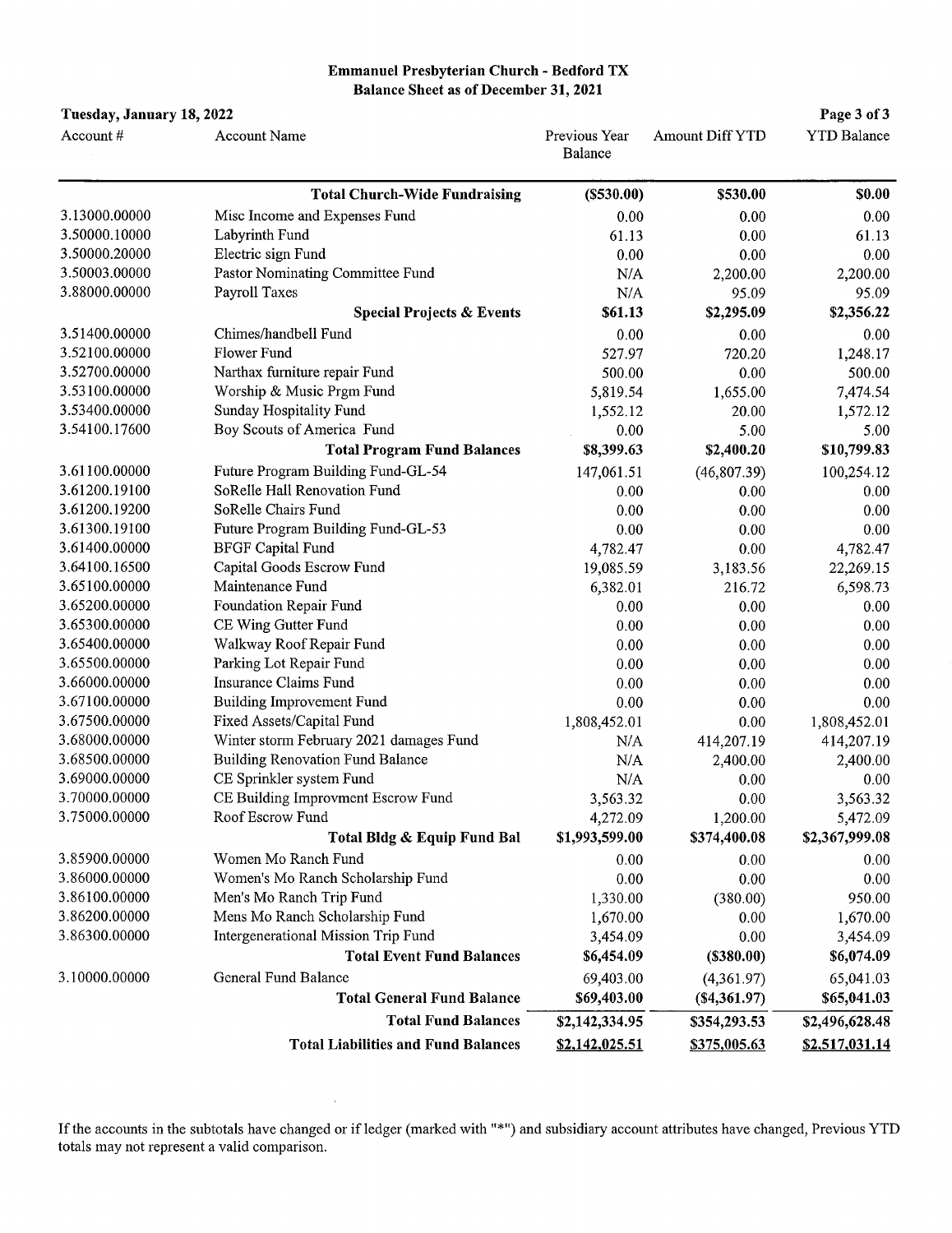## Emmanuel Presbyterian Church 2022 Budget\_v3 Income vs. Expense For Session 01/23/2022

# \*\*\*\* Income \*\*\*\*

| <b>Income Category</b>    | 2015 Actual | 2016 Actual | 2017 Actual | 2018 Actual | 2019 Actual | 2020 Actual | 2021 Actual | 2022 Budget |
|---------------------------|-------------|-------------|-------------|-------------|-------------|-------------|-------------|-------------|
| Total Pledges & Offerings | \$239,534   | \$227,437   | \$239,163   | \$228,019   | \$239.321   | \$235.020   | \$231,225   | \$233,682   |
| Total Leasing Fees        | \$75,214    | \$74,921    | \$83,177    | \$79.079    | \$80,594    | \$58,895    | \$15,110    | \$27,000    |
| Total Other Income        | \$7,122     | \$2,074     | \$6,002     | \$8,493     | \$2,152     | \$839       | \$5,338     | \$1,020     |
| <b>Prior Year Surplus</b> | \$0         | \$0         | \$0         | \$0         | \$0         | \$0         | \$0         | S0          |
| l Funds Transfer          | \$5.000     | \$2.300     | \$0         | \$0         | \$0         | \$0         | \$0         | \$0         |
| l Total Income            | \$326,870   | \$306,732   | \$328,342   | \$315,591   | \$322,068   | \$294.753   | \$251,673   | \$261,702   |



#### \*\*\*\* Expense \*\*\*\*

| <b>Expense Category</b>     | 2015 Actual | 2016 Actual | 2017 Actual | 2018 Actual | 2019 Actual | 2020 Actual | 2021 Actual | 2022 Budget |
|-----------------------------|-------------|-------------|-------------|-------------|-------------|-------------|-------------|-------------|
| Total Missions Giving       | \$28,929    | \$25,267    | \$26,545    | \$27,504    | \$27,875    | \$27,376    | \$32,796    | \$35,377    |
| Total Pastoral Expense      | \$120,148   | \$124.594   | \$125,107   | \$127,565   | \$115,721   | \$122,226   | \$75,950    | \$79,858    |
| Total Office Expense        | \$35,054    | \$37,825    | \$38,672    | \$40,588    | \$38,369    | \$41,256    | \$42,829    | \$45,758    |
| Total Worship and Music     | \$41.918    | \$43,562    | \$46,713    | \$44,003    | \$46,285    | \$43,302    | \$43,183    | \$47,799    |
| Total Christian Education   | \$23,768    | \$23,920    | \$11,641    | \$1,381     | \$1,054     | \$1,221     | \$1,195     | \$4,800     |
| Total Bldg & Grounds        | \$68,377    | \$63,263    | \$71,905    | \$65,212    | \$62,335    | \$49,444    | \$58,257    | \$77,817    |
| Total Ch Prgms & Ministries | \$2,856     | \$2,747     | \$3,171     | \$3,886     | \$3,089     | \$1,898     | \$1,806     | \$5,425     |
| Total Expense               | \$321.049   | \$321,179   | \$323,756   | \$310,137   | \$294.729   | \$286,724   | \$256.015   | \$296,834   |

|                      | 2015 Actual | 2016 Actual | 2017 Actual | 2018 Actual | 2019 Actual | 2020 Actual | 2021 Actual | 2022 Budget   |
|----------------------|-------------|-------------|-------------|-------------|-------------|-------------|-------------|---------------|
| <b>Total Income</b>  | \$326.870   | \$306.732   | \$328.342   | \$315.591   | \$322.068   | \$294.753   | \$251.673   | \$261.702     |
| <b>Total Expense</b> | \$321,049   | \$321.179   | \$323.756   | \$310,137   | \$294,729   | \$286,724   | \$256.015   | \$296.834     |
| <b>IBOTTOM LINE</b>  | \$5,820     | (\$14.447)  | \$4,586     | \$5,453     | \$27,339    | \$8,029     | ( \$4,342)  | $($ \$35.132) |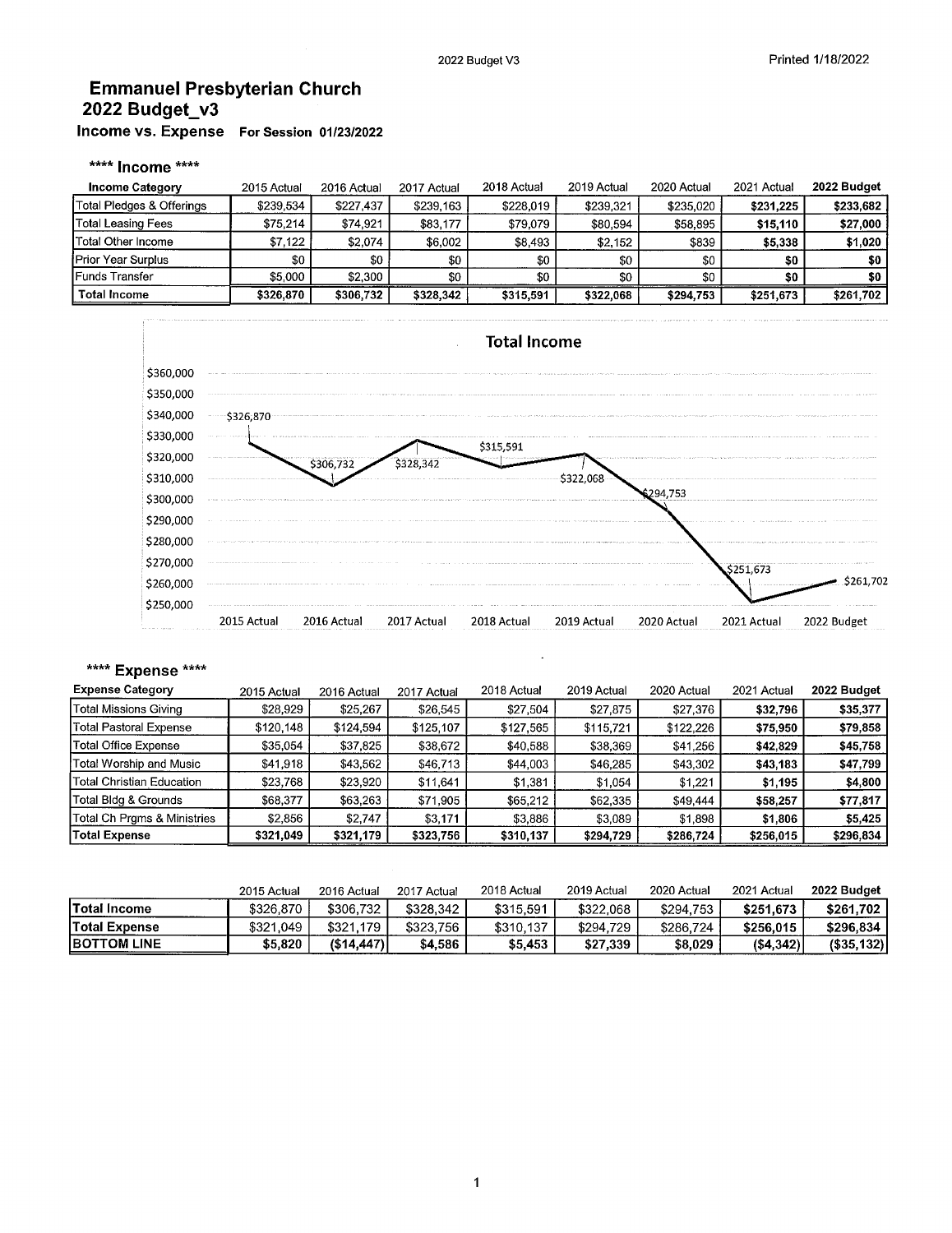#### Emmanuel Presbyterian Church 2022 Budget\_v3

### Proposed INCOME

|                                      |           |                         |             |             |             |             |             | 2022          |
|--------------------------------------|-----------|-------------------------|-------------|-------------|-------------|-------------|-------------|---------------|
| <b>Account Name</b>                  |           | 2015 Actual 2016 Actual | 2017 Actual | 2018 Actual | 2019 Actual | 2020 Actual | 2021 Actual | <b>Budget</b> |
| *Pledges                             | \$222.570 | \$210.273               | \$205,500   | \$212.293   | \$226,580   | \$225.618   | \$214.641   | \$222.182     |
| <b>Freewill Offerings</b>            | \$13.920  | \$13.679                | \$30,902    | \$13.013    | \$9,805     | \$9,035     | \$16,070    | \$10,000      |
| Loose Plate Offerings                | \$3.044   | \$3,486                 | \$2,761     | \$2,713     | \$2.936     | \$367       | \$515       | \$1,500       |
| <b>Total Pledges &amp; Offerings</b> | \$239.534 | \$227.437               | \$239,163   | \$228.019   | \$239.321   | \$235,020   | \$231.225   | \$233,682     |

|                           |          |                         |             |             |             |             |             | 2022          |
|---------------------------|----------|-------------------------|-------------|-------------|-------------|-------------|-------------|---------------|
| <b>Lease CE Income</b>    |          | 2015 Actual 2016 Actual | 2017 Actual | 2018 Actual | 2019 Actual | 2020 Actual | 2021 Actual | <b>Budget</b> |
| CE Rental Fees            | \$59.020 | \$58,365                | \$65,765    | \$62,400    | \$66,800    | \$45,900    | \$14.287    | \$21,000      |
| CE Utility Share          | \$16.194 | \$16.556                | \$17.412    | \$16,679    | \$13.794    | \$12.995    | \$823       | \$6,000       |
| <b>Total Leasing Fees</b> | \$75.214 | \$74,921                | \$83,177    | \$79,079    | \$80,594    | \$58,895    | \$15,110    | \$27.000      |

|                                   |         |                         |             |             |             |             |             | 2022          |
|-----------------------------------|---------|-------------------------|-------------|-------------|-------------|-------------|-------------|---------------|
| Other Income                      |         | 2015 Actual 2016 Actual | 2017 Actual | 2018 Actual | 2019 Actual | 2020 Actual | 2021 Actual | <b>Budget</b> |
| Interest Income                   | \$187   | \$162                   | \$132       | \$348       | \$438       | \$381       | \$791       | \$250         |
| <b>Building Usage Fees</b>        | \$900   | \$1,138                 | \$1,050     | \$925       | \$901       | \$75        | \$0         | \$100         |
| Grocery Card Income               | \$171   | \$93                    | \$103       | \$105       | \$217       | \$208       | \$131       | \$100         |
| Soft Drink Income                 | \$574   | \$555                   | \$589       | \$525       | \$295       | \$68        | \$239       | \$200         |
| Recycle Income                    | \$74    | \$52                    | \$52        | \$0         | \$129       | \$0         | \$156       | \$100         |
| GoodSearch Income                 | \$65    | \$74                    | \$77        | \$180       | \$0         | \$0         | \$0         | \$70          |
| Yard Sale Income                  | \$4,588 | \$0                     | \$4,000     | \$6,410     | \$0         | \$0         | \$4,000     | \$0           |
| Hospitality (Coffee Income)       | \$269   | \$0                     | \$0         | \$0         | \$172       | \$107       | \$20        | \$200         |
| Long Range Planning Income        | \$0     | \$0                     | \$0         | \$0         | \$0         | \$0         | \$0         | \$0           |
| Stewardship Interpretation Income | \$0     | \$0                     | \$0         | \$0         | \$0         | \$0         | \$0         | \$0           |
| Special Mission Sunday            | \$0     | \$0                     | \$0         | \$0         | \$0         | \$0         | \$0         | \$0           |
| Miscellaneous Income              | \$295   | \$0                     | \$0         | \$0         | \$0         | \$0         | \$0         | \$0           |
| <b>Total Other Income</b>         | \$7,122 | \$2,074                 | \$6,002     | \$8,493     | \$2.152     | \$839       | \$5,338     | \$1,020       |

|                                         |         |         |                                     |             |             |             |             | 2022          |
|-----------------------------------------|---------|---------|-------------------------------------|-------------|-------------|-------------|-------------|---------------|
| Other Income                            |         |         | 2015 Actual 2016 Actual 2017 Actual | 2018 Actual | 2019 Actual | 2020 Actual | 2021 Actual | <b>Budget</b> |
| Prior Year Surplus                      | \$0     | \$0     | \$0                                 | \$0         | \$0         | \$0         | \$0         | \$0           |
| Funds Transfer                          | \$5.000 | \$2.300 | \$0                                 | \$0         | \$0         | \$0         | \$0         | \$0           |
| <b>Total Carry Over &amp; Transfers</b> | \$5.000 | \$2,300 | SO.                                 | \$0         | \$0         | \$0         | \$0         | \$0           |

|                     |           |                         |             |             |             |             |             | 2022          |
|---------------------|-----------|-------------------------|-------------|-------------|-------------|-------------|-------------|---------------|
|                     |           | 2015 Actual 2016 Actual | 2017 Actual | 2018 Actual | 2019 Actual | 2020 Actual | 2021 Actual | <b>Budget</b> |
| <b>Total Income</b> | \$326.870 | \$306,732               | \$328.342   | \$315,591   | \$322.068   | \$294,753   | \$251,673   | \$261.702     |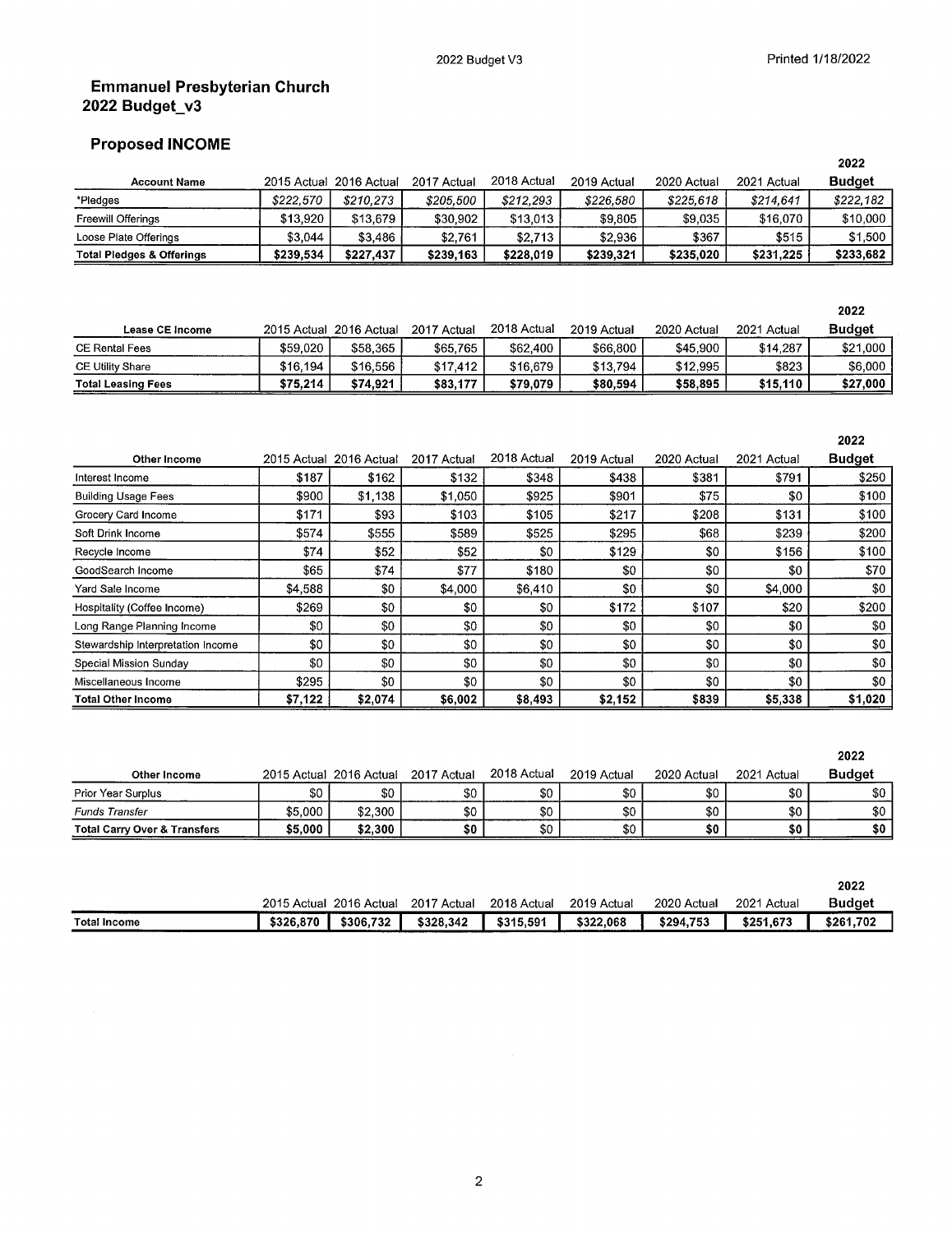# Proposed EXPENSES

 $\hat{\boldsymbol{\beta}}$ 

2022 Budget\_v3

|                              |          |                         |             |          |                                                 |          |          | 2022          |
|------------------------------|----------|-------------------------|-------------|----------|-------------------------------------------------|----------|----------|---------------|
| <b>Account Name</b>          |          | 2015 Actual 2016 Actual | 2017 Actual |          | 2018 Actual 2019 Actual 2020 Actual 2021 Actual |          |          | <b>Budget</b> |
| PC Unified Mission Giving    |          |                         |             |          |                                                 |          |          |               |
| Presbytery Giving 86%        | \$14,862 | \$15,007                | \$15,757    | \$15,757 | \$15,757                                        | \$15,757 | \$15,757 | \$15,757      |
| Synod Giving 2%              | \$1,895  | \$349                   | \$398       | \$398    | \$398                                           | \$398    | \$398    | \$398         |
| General Assembly 12%         | \$3,192  | \$2,094                 | \$2,199     | \$2,199  | \$2,199                                         | \$2,199  | \$2,199  | \$2,199       |
| Care Corps                   | \$600    | \$600                   | \$630       | \$630    | \$630                                           | \$630    | \$630    | \$630         |
| <b>Family Promise</b>        |          | \$516                   | \$525       | \$540    | \$540                                           | \$0      | \$0      | \$0           |
| YaYa College Scholarship     |          |                         |             | \$331    | \$702                                           | \$744    | \$744    | \$744         |
| The 6:8 Project              |          |                         |             | \$1,352  | \$1,352                                         | \$1,352  | \$1,352  | \$1,352       |
| Mission co-worker            | \$500    | \$500                   | \$525       | \$540    | \$540                                           | \$540    | \$540    | \$540         |
| Meals on Wheels              | \$600    | \$600                   | \$630       | \$630    | \$630                                           | \$630    | \$633    | \$630         |
| N.E.E.D.                     | \$1,750  | \$1,750                 | \$1,838     | \$1,893  | \$1,893                                         | \$1,893  | \$1,893  | \$1,893       |
| <b>AIDS Ministry</b>         | \$600    | \$0                     | \$0         | \$0      | \$0                                             | \$0      | \$0      | \$0           |
| Presbyterian Night Shelter   | \$500    | \$500                   | \$525       | \$400    | \$400                                           | \$400    | \$400    | \$400         |
| Samaritan House              | \$600    | \$600                   | \$630       | \$400    | \$400                                           | \$400    | \$400    | \$400         |
| Itasca Presby. Child Home    | \$1,250  | \$1,250                 | \$1,313     | \$1,352  | \$1,352                                         | \$1,352  | \$1,352  | \$1,352       |
| PPAS Scholarship Mission     | \$500    | \$500                   | \$525       | \$0      | \$0                                             | \$0      | \$0      | \$0           |
| Local Benevolence            | \$2,080  | \$1,000                 | \$1,050     | \$1,082  | \$1,082                                         | \$1,082  | \$1,082  | \$1,082       |
| Family Support               |          |                         |             |          |                                                 |          | \$5,417  | \$8,000       |
| <b>Total Missions Giving</b> | \$28,929 | \$25,267                | \$26,545    | \$27,504 | \$27,875                                        | \$27,376 | \$32,796 | \$35,377      |

| Pastor                         |             |             |             |             |             |             |             | 2022          |
|--------------------------------|-------------|-------------|-------------|-------------|-------------|-------------|-------------|---------------|
| <b>Account Name</b>            | 2015 Actual | 2016 Actual | 2017 Actual | 2018 Actual | 2019 Actual | 2020 Actual | 2021 Actual | <b>Budget</b> |
| Pastor Salary                  | \$52,268    | \$53,836    | \$53,836    | \$55.013    | \$50.674    | \$53,835    | \$22,353    | \$11,829      |
| Pastor Housing                 | \$25,000    | \$25,750    | \$25,750    | \$25,750    | \$24,347    | \$33,757    | \$40,077    | \$50,000      |
| Pastor FICA Offset (7.65%)     | \$6,367     | \$6,558     | \$6,558     | \$6,691     | \$6,684     | \$6,080     | \$4,482     | \$4,347       |
| Pastor Major Medical (27%)     | \$19,151    | \$19,722    | \$19,722    | \$20,427    | \$18,424    | \$18,173    | \$0         | \$0           |
| Pastor Pension Benefits (8.5%) | \$8,598     | \$8,855     | \$8,855     | \$8,988     | \$9,240     | \$8,101     | \$4,890     | \$5,255       |
| Pastor Death/Disability (1%)   | \$782       | \$805       | \$805       | \$817       | \$840       | \$737       | \$575       | \$618         |
| Temporary Disability (0.5%)    |             |             |             |             |             |             | \$288       | \$309         |
| Pastor Dental & Vision         | \$443       | \$443       | \$443       | \$411       | \$209       | 80          | \$0         | 80            |
| Supplemental Disability        |             |             |             |             |             |             | \$0         | \$0           |
| Pulpit Supply                  | \$1,003     | \$1,506     | \$2,014     | \$1,570     | \$2,795     | \$870       | \$1,259     | \$2,000       |
| Pastor Auto - Mileage          | \$2,514     | \$2,574     | \$2,784     | \$3,019     | \$603       | \$208       | \$281       | \$3,000       |
| Pastor Continuing Education    | \$2,600     | \$2,600     | \$2,600     | \$3,052     | \$1,206     | \$0         | \$1,500     | \$1,500       |
| Pastor Professional Expense    | \$1,420     | \$1,945     | \$1,741     | \$1,826     | \$700       | \$464       | \$245       | \$1,000       |
| <b>Total Pastoral Expense</b>  | \$120,148   | \$124,594   | \$125,107   | \$127,565   | \$115,721   | \$122,226   | \$75,950    | \$79,858      |

| <b>Office Expense</b>               |             |             |             |             |             |             |             | 2022          |
|-------------------------------------|-------------|-------------|-------------|-------------|-------------|-------------|-------------|---------------|
| <b>Account Name</b>                 | 2015 Actual | 2016 Actual | 2017 Actual | 2018 Actual | 2019 Actual | 2020 Actual | 2021 Actual | <b>Budget</b> |
| Office Administrator Salary         | \$12,480    | \$13.728    | \$13,232    | \$12.076    | \$13,104    | \$13,608    | \$15,382    | \$14,976      |
| Office Administrator FICA           | \$955       | \$1,050     | \$1,012     | \$924       | \$1,003     | \$1.041     | \$1,177     | \$1,146       |
| Financial Administrator Salary      | \$9,922     | \$10,914    | \$10.914    | \$13,322    | \$13,770    | \$14,300    | \$13,245    | \$13,919      |
| <b>Financial Administrator FICA</b> | \$759       | \$835       | \$835       | \$1.019     | \$1.054     | \$1,094     | \$1,013     | \$1,064       |
| Telephone Service                   | \$3,855     | \$3,594     | \$3,361     | \$4,244     | \$2,215     | \$2,490     | \$2,490     | \$2,490       |
| Internet Fees - Pay Pal Charges     | \$929       | \$1,002     | \$1,483     | \$1,552     | \$1,270     | \$2,179     | \$1,985     | \$1,953       |
| Postage                             | \$500       | \$539       | \$457       | \$456       | \$339       | \$782       | \$447       | \$750         |
| Office Supplies                     | \$1,377     | \$1,238     | \$1,873     | \$2,022     | \$1,017     | \$1,752     | \$2,065     | \$2,000       |
| Copier Lease                        | \$1,322     | \$1,524     | \$1,524     | \$1,727     | \$1,602     | \$1,489     | \$2,004     | \$2,050       |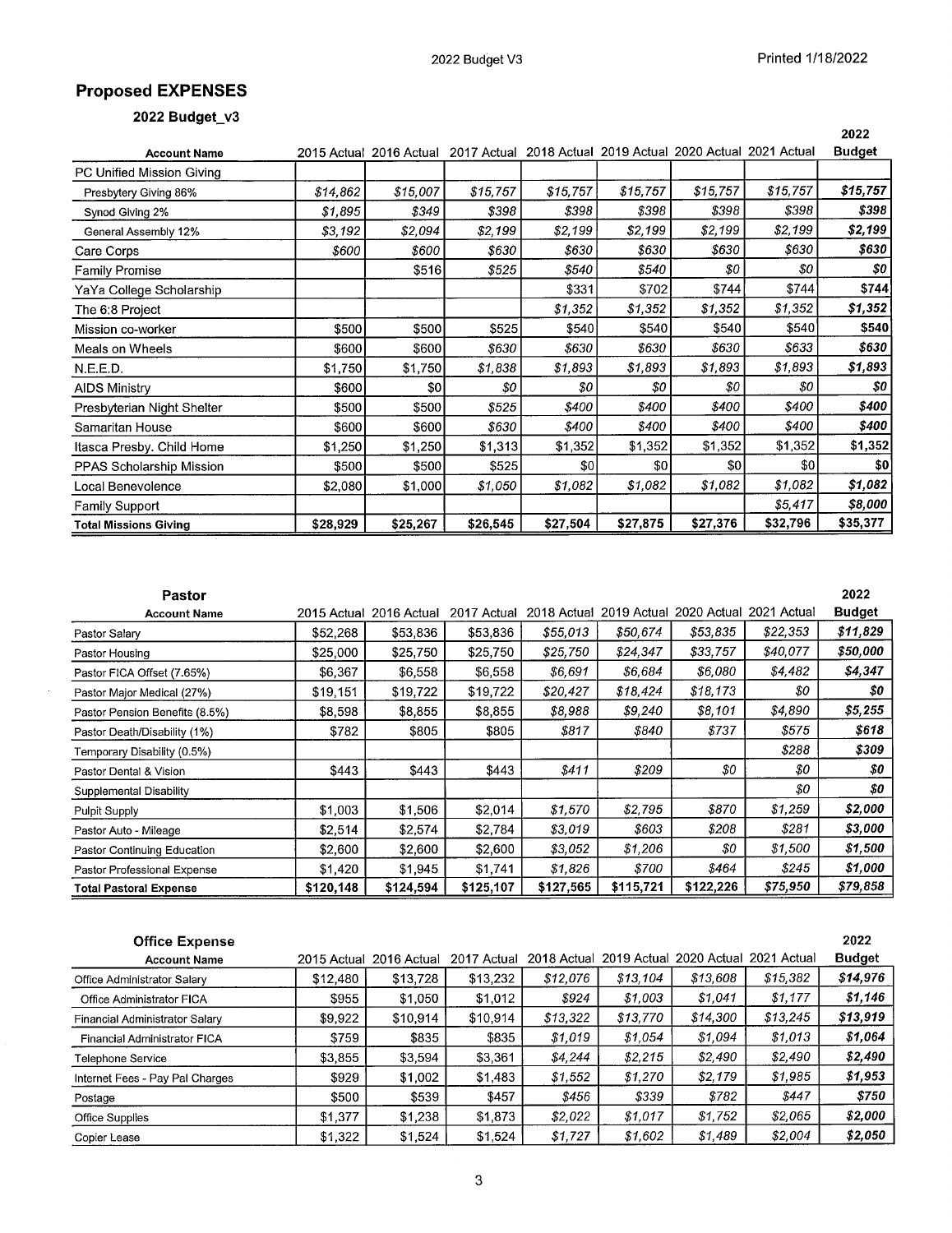2022 Budget V3 Printed 1/18/2022

 $\mathcal{L}$ 

| Soft Drink Expense<br><b>Total Office Expense</b> | \$371<br>\$35,054 | \$400<br>\$37,825 | \$379<br>\$38,672 | \$394<br>\$40,588 | \$238<br>\$38,369 | \$28<br>\$41,256 | \$136<br>\$42,829 | \$400<br>\$45,758 |
|---------------------------------------------------|-------------------|-------------------|-------------------|-------------------|-------------------|------------------|-------------------|-------------------|
| Communications                                    | \$1,272           | \$1,300           | \$1,359           | \$1,258           | \$1,331           | \$1,128          | \$1,020           | \$1,160           |
| <b>Bank Transaction Expense</b>                   | \$25              | \$64              | \$16              | \$34              | \$0               | \$0              | \$30              | \$100             |
| <b>Legal Services</b>                             | \$0               | \$260             | \$775             | \$0               | \$0               | \$291            | \$674             | \$2,300           |
| Church Software & Support                         | \$399             | \$399             | \$399             | \$399             | \$419             | \$419            | \$419             | \$450             |
| Computer/Office Equip & Repair                    | \$100             | \$0               | \$0               | 80                | 80                | \$0              | \$0               | \$100             |
| Copier Usage Fees                                 | \$788             | \$978             | \$1,052           | \$1,162           | \$1.008           | \$655            | \$741             | \$900             |

| <b>Worship And Music</b>          |             |             |             |             |             |             |             | 2022          |
|-----------------------------------|-------------|-------------|-------------|-------------|-------------|-------------|-------------|---------------|
| <b>Account Name</b>               | 2015 Actual | 2016 Actual | 2017 Actual | 2018 Actual | 2019 Actual | 2020 Actual | 2021 Actual | <b>Budget</b> |
| Dir of Music Salary               | \$22,779    | \$23,460    | \$23,234    | \$21,071    | \$21,538    | \$22,367    | \$22,183    | \$22,850      |
| Dir Music FICA                    | \$1,743     | \$1,795     | \$1,777     | \$1,612     | \$1,648     | \$1,711     | \$1,697     | \$1,748       |
| Dir Music Continuing Ed           | \$216       | \$0         | \$0         | \$0         | \$0         | \$250       | \$0         | \$250         |
| Accompanist Salary                | \$13,431    | \$14,464    | \$16,460    | \$16,764    | \$17,106    | \$14,192    | \$15,962    | \$16,444      |
| Accompanist FICA                  | \$821       | \$1,026     | \$1,259     | \$1,282     | \$1,309     | \$416       | \$1,221     | \$1,258       |
| Substitute Organist               | \$150       | \$100       | \$750       | \$0         | \$725       | \$600       | \$0         | \$600         |
| <b>Adult Choir Expenses</b>       | \$1,000     | \$1,019     | \$1,175     | \$1,200     | \$1,200     | \$1,401     | \$791       | \$1,200       |
| Instrument Repair                 | \$190       | \$100       | \$200       | \$0         | \$110       | 80          | \$198       | \$250         |
| <b>Handbell Expenses</b>          | \$842       | \$780       | \$930       | \$737       | \$995       | \$1,200     | \$0         | \$1,200       |
| Chancel Arts                      | \$143       | \$50        | \$101       | \$102       | \$486       | \$56        | \$28        | \$150         |
| <b>Worship Supplies</b>           | \$120       | \$32        | \$0         | \$159       | \$0         | \$50        | \$32        | \$200         |
| Devotional Materials              | \$144       | \$119       | \$180       | \$261       | \$179       | \$199       | \$179       | \$250         |
| Music Licensing Fees              | \$340       | \$344       | \$495       | \$515       | \$540       | \$561       | \$591       | \$650         |
| Outside Musicians                 | \$0         | \$275       | \$150       | \$300       | \$450       | \$300       | \$300       | \$750         |
| Presby Assoc of Musicians Mbrship | \$0         | \$0         | \$0         | \$0         | \$0         | \$0         | \$0         | \$0           |
| <b>Total Worship and Music</b>    | \$41,918    | \$43,562    | \$46,713    | \$44,003    | \$46,285    | \$43,302    | \$43,183    | \$47,799      |

| <b>Christian Education</b>               |          |                         |             |                                                 |         |         |         | 2022          |
|------------------------------------------|----------|-------------------------|-------------|-------------------------------------------------|---------|---------|---------|---------------|
| <b>Account Name</b>                      |          | 2015 Actual 2016 Actual | 2017 Actual | 2018 Actual 2019 Actual 2020 Actual 2021 Actual |         |         |         | <b>Budget</b> |
| Child Care Worker (Prev. called Nursery) | \$812    | \$750                   | \$600       | \$375                                           | \$0     | \$0     | \$0     | \$2,000       |
| Church School Curriculum                 | \$473    | \$596                   | \$786       | \$518                                           | \$390   | \$151   | \$234   | \$500         |
| Vacation Church School                   | \$96     | \$102                   | \$106       | \$107                                           | \$0     | \$396   | \$262   | \$500         |
| Seasonal Program Expenses                | \$177    | \$88                    | \$73        | \$73                                            | \$116   | \$209   | \$245   | \$300         |
| Camps and Confernces                     |          |                         |             |                                                 | \$290   | \$0     | \$0     | \$1,000       |
| Director of Faith Formation              | \$0      | \$0                     | \$0         | \$0                                             | \$0     | \$0     | \$0     | \$0           |
| Director of Faith Formation FICA         | \$0      | \$0                     | \$0         | \$0                                             | \$0     | \$0     | \$0     | \$0           |
| Fellowship Children & Youth              | \$235    | \$74                    | \$15        | \$142                                           | \$258   | \$465   | \$454   | \$500         |
| Kid Quake Sponsor                        | \$0      | \$0                     | \$0         | \$0                                             | \$0     | \$O     | \$0     | \$0           |
| Youth Director Salary                    | \$18,540 | \$18,911                | \$8,364     | \$0                                             | \$0     | \$0     | \$0     | \$0           |
| Youth Dir FICA                           | \$1,418  | \$1,447                 | \$640       | \$0                                             | \$0     | 80      | 80      | \$0           |
| Youth Dir Mileage                        | \$703    | \$673                   | \$71        | \$0                                             | \$0     | \$0     | \$0     | \$0           |
| Youth Dir Prof Expense                   | \$329    | \$672                   | \$311       | \$0                                             | \$0     | \$0     | 80      | \$0           |
| <b>Fall/Spring Trips</b>                 | \$85     |                         |             |                                                 |         |         |         |               |
| Sponsor Fees                             |          | \$100                   | \$120       | \$165                                           | \$0     | \$0     | \$0     | \$0           |
| <b>Summer Trips</b>                      | \$899    |                         |             |                                                 |         |         |         |               |
| Sponsor Fees                             |          | \$508                   | \$555       | \$0                                             | \$0     | \$0     | \$0     | \$0           |
| <b>Total Christian Education</b>         | \$23,768 | \$23,920                | \$11,641    | \$1,381                                         | \$1,054 | \$1,221 | \$1,195 | \$4,800       |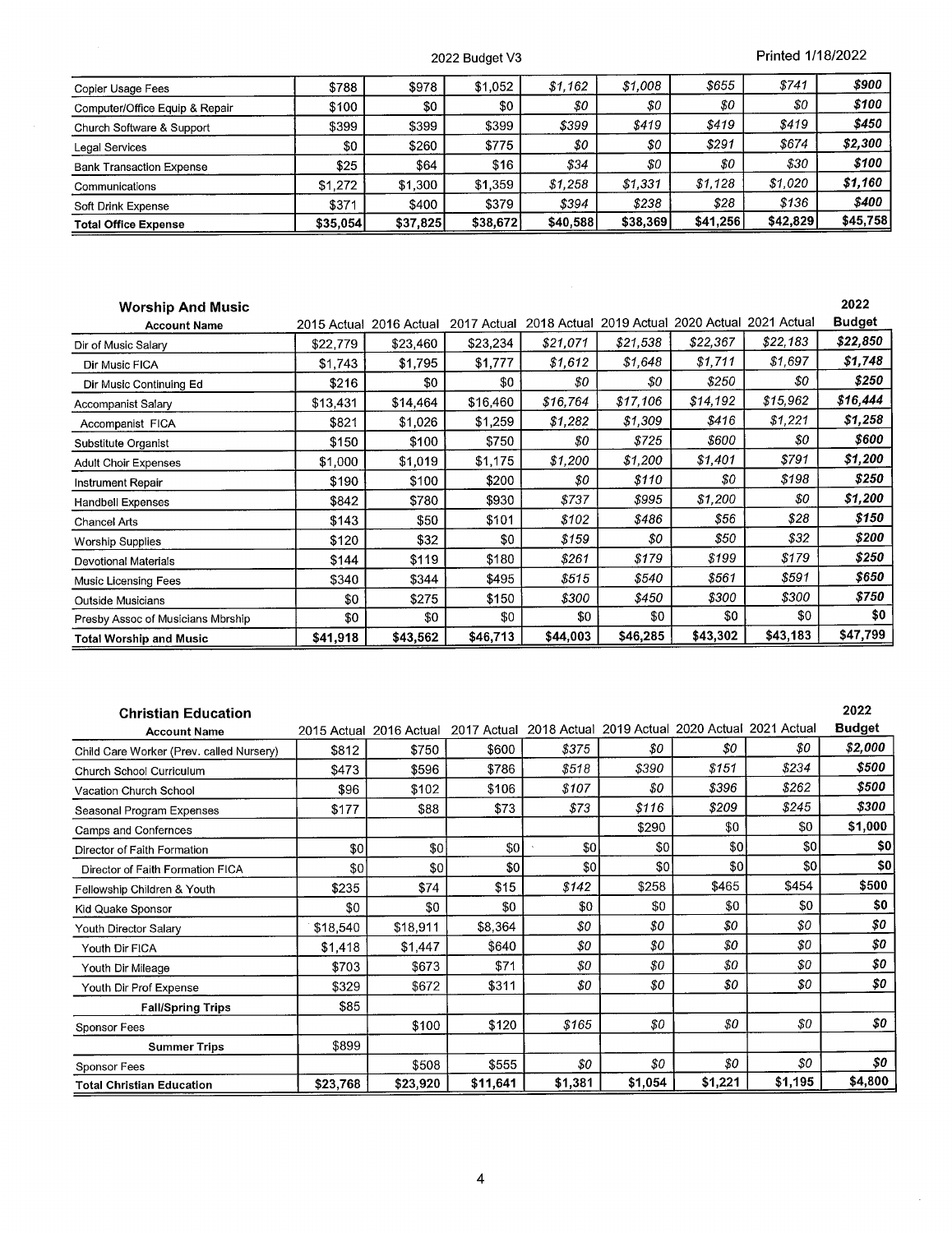| <b>Building &amp; Grounds</b>   |             |             |             |                                                 |          |          |          | 2022          |
|---------------------------------|-------------|-------------|-------------|-------------------------------------------------|----------|----------|----------|---------------|
| <b>Account Name</b>             | 2015 Actual | 2016 Actual | 2017 Actual | 2018 Actual 2019 Actual 2020 Actual 2021 Actual |          |          |          | <b>Budget</b> |
| Bank Mortgage Pymt              | \$8,820     | \$0         | \$0         | \$0                                             | \$0      | \$0      | \$0      | \$0           |
| Electricity                     | \$17,762    | \$17,914    | \$17,958    | \$15,476                                        | \$12,833 | \$10,091 | \$10,328 | \$17,000      |
| Gas                             | \$2,249     | \$1,694     | \$1,921     | \$2,915                                         | \$2,368  | \$1,749  | \$2,093  | \$2,900       |
| Water/Sewer                     | \$6,570     | \$7,914     | \$8,129     | \$6,795                                         | \$7,325  | \$6,185  | \$6,650  | \$7,500       |
| Sanitation                      | \$3,130     | \$3,169     | \$3,285     | \$3,372                                         | \$3,370  | \$3,126  | \$1,806  | \$1,440       |
| General Maintenance & Repair    | \$1,219     | \$2,981     | \$2,079     | \$4,000                                         | \$3,625  | \$443    | \$1,241  | \$5,000       |
| Alarm Systems                   | \$1,239     | \$1,991     | \$2,015     | \$2,104                                         | \$2,338  | \$1,853  | \$2,076  | \$3,662       |
| HVAC Maintenance & Repair       | \$818       | \$770       | \$1,340     | \$1,500                                         | \$910    | \$350    | \$1,687  | \$1,500       |
| Pest Control Contractor         | \$1,167     | \$1,327     | \$1,367     | \$1,306                                         | \$1,420  | \$1,355  | \$1,195  | \$2,040       |
| A/C Maint Inspection (16 units) | \$640       | \$640       | \$1,280     | \$1,280                                         | \$640    | \$0      | \$1,479  | \$1,600       |
| Cleaning Contractor             | \$4,761     | \$4,442     | \$4,200     | \$1,050                                         | \$4,200  | \$4,200  | \$4,200  | \$5,150       |
| Kitchen & Cleaning Supplies     | \$663       | \$487       | \$767       | \$520                                           | \$521    | \$355    | \$136    | \$800         |
| Capital Goods Escrow            | \$5,000     | \$5,000     | \$10,000    | \$5,550                                         | \$5,000  | \$3,000  | \$3,000  | \$3,000       |
| Lawn Contractor                 | \$4,854     | \$4,482     | \$6,000     | \$6,120                                         | \$6,200  | \$6,550  | \$7,150  | \$7,200       |
| Insurance - Building            | \$8,492     | \$9,690     | \$10,836    | \$12,262                                        | \$10,651 | \$8,063  | \$12,807 | \$16,705      |
| Workers Comp Insurance          | \$871       | \$641       | \$609       | \$841                                           | \$814    | \$803    | \$1,089  | \$1,000       |
| <b>Oncor Electric Lease</b>     | \$120       | \$120       | \$120       | \$120                                           | \$120    | \$120    | \$120    | \$120         |
| Roofing Fund Escrow             | \$0         | \$0         | \$0         | \$0                                             | \$0      | \$1,200  | \$1,200  | \$1,200       |
| Misc Bldg & Grounds Expense     | \$0         | \$0         | \$0         | \$0                                             | \$0      | \$0      | \$0      | \$0           |
| <b>Total Bidg &amp; Grounds</b> | \$68,377    | \$63,263    | \$71,905    | \$65,212                                        | \$62,335 | \$49,444 | \$58,257 | \$77,817      |

l,

Church Programs Ministries (New Organizations in 2016) 2022 2015 Actual 2016 Actual 2017 Actual 2018 Actual 2019 Actual 2020 Actual 2021 Actual **Budget**<br>
5553 3548 3659 3680 3749 3760 3884 3900 Evangelism \$553 \$548 \$659 \$680 \$749 \$760 \$884 \$900 Mission \$244 \$89 \$0 \$325 \$282 \$122 \$0 \$325 Happy Hands \$80 \$0 \$100 \$0 \$0 \$100 Social Justice \$0 \$250 \$0 \$82 \$13 \$250 Stewardship Interpretation & Finance | \$283 | \$193 | \$187 | \$563 | \$264 | \$442 | \$263 | \$800 Fellowship \$276 \$61 \$296 \$183 \$29 \$0 \$63 \$550 Congregational Care | \$129 | \$93 | \$25 | \$34 | \$49 | \$22 | \$14 | \$500 Green Team: Net \$100 \$450 \$500 \$500 \$500 \$0 \$0 \$250 Personnel/ Pro Staff \$498 \$384 \$639 \$385 \$359 \$259 \$355 \$450 Nominating New Officer Training 1999 \$129 \$0 \$451 \$0 \$0 \$0 \$0 \$500<br>Sunday Hospitality 1999 \$673 \$800 \$785 \$513 \$757 \$211 \$214 \$800 Sunday Hospitality \$673 \$800 \$785 \$513 \$757 \$211 \$214 \$800 Total Ch Prgms & Ministries **\$2,856** \$2,747 \$3,171 \$3,886 \$3,089 \$1,898 \$1,806 \$5,425<br>Total \$321.049 \$321.179 \$323.756 \$310.137 \$294.729 \$286.724 \$256.015 \$296.834 Total \$321,049 \$321,179 \$323,756 \$310,137 \$294,729 \$286,724 \$256,015 \$296,834